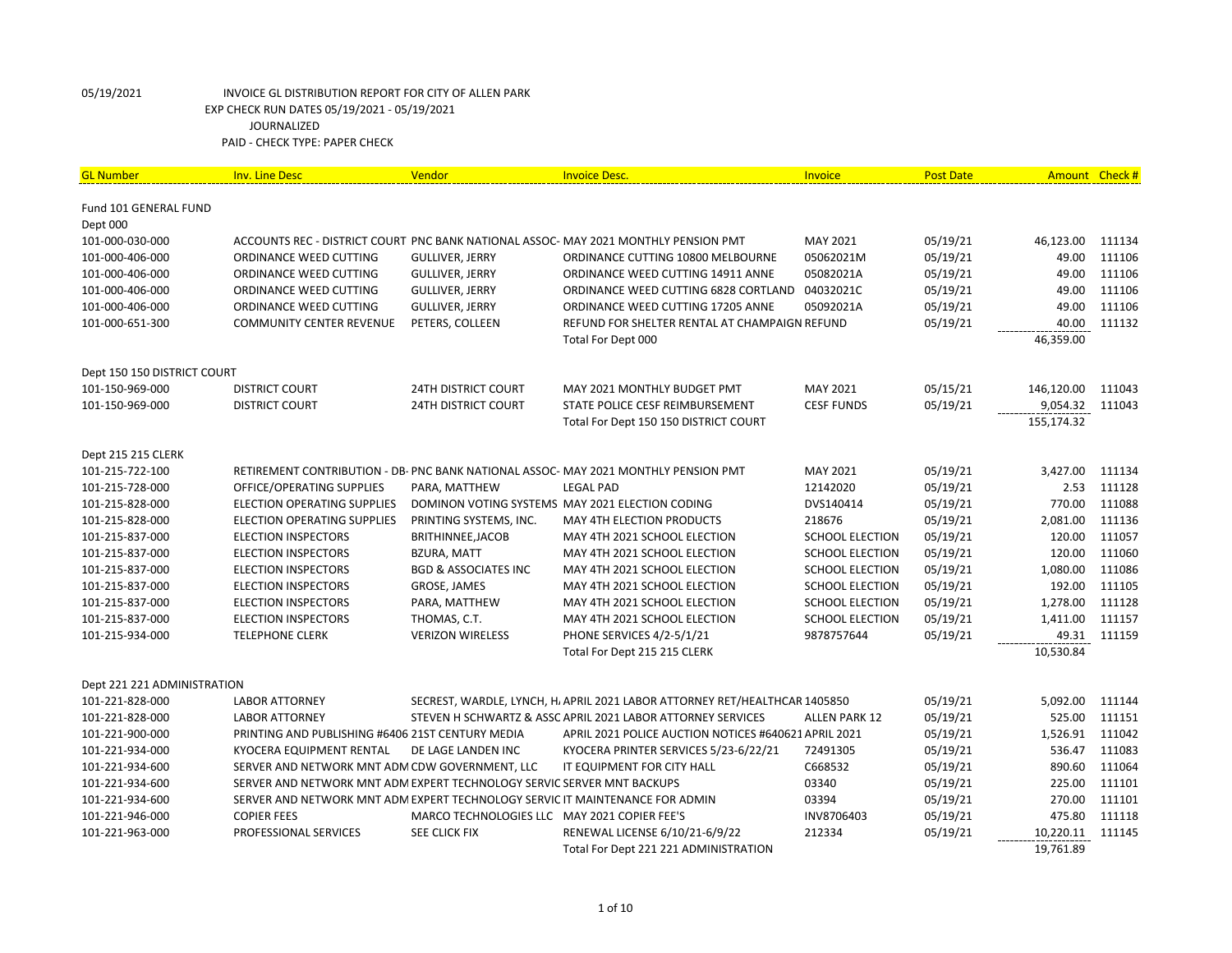| <b>GL Number</b>               | <b>Inv. Line Desc</b>                                        | Vendor                                       | <b>Invoice Desc.</b>                                                                                  | <b>Invoice</b>    | <b>Post Date</b> | Amount Check # |        |
|--------------------------------|--------------------------------------------------------------|----------------------------------------------|-------------------------------------------------------------------------------------------------------|-------------------|------------------|----------------|--------|
|                                |                                                              |                                              |                                                                                                       |                   |                  |                |        |
| Dept 225 225 ASSESSOR          |                                                              |                                              |                                                                                                       |                   |                  |                |        |
| 101-225-963-000                | PROFESSIONAL SERVICES                                        |                                              | COSTAR REALITY INFORMATI( MAY 2021 ASSESSING SERVICES                                                 | 113950566-1       | 05/19/21         | 450.76         | 111077 |
|                                |                                                              |                                              | Total For Dept 225 225 ASSESSOR                                                                       |                   |                  | 450.76         |        |
| Dept 253 253 TREASURER         |                                                              |                                              |                                                                                                       |                   |                  |                |        |
| 101-253-985-000                | CAPITAL LEASE POSTAGE MACHINI PITNEY-BOWES                   |                                              | LETTER OPENER LEASE 3/9-6/8/21                                                                        | 3313467381        | 05/19/21         | 237.54         | 111133 |
|                                |                                                              |                                              | Total For Dept 253 253 TREASURER                                                                      |                   |                  | 237.54         |        |
| Dept 263 263 CITY HALL         |                                                              |                                              |                                                                                                       |                   |                  |                |        |
| 101-263-853-000                | <b>TELEPHONE B GRAHAM</b>                                    | <b>VERIZON WIRELESS</b>                      | PHONE SERVICES 4/2-5/1/21                                                                             | 9878757644        | 05/19/21         | 849.96         | 111159 |
| 101-263-920-000                | UTILITIES 6603 ALLEN RD- BG-3076 CONSTELLATION               |                                              | APRIL 2021 GAS SERVICES BG-307646                                                                     | 3194460           | 05/19/21         | 17.15          | 111073 |
| 101-263-920-000                | UTILITIES - 15915 SOUTHFIELD- BG CONSTELLATION               |                                              | APRIL 2021 GAS SERVICES BG-302830                                                                     | 3194464           | 05/19/21         | 109.52         | 111073 |
| 101-263-920-000                | UTILITIES- 6601 ALLEN RD - BG-30 CONSTELLATION               |                                              | APRIL 2021 GAS SERVICES BG-307011                                                                     | 3194462           | 05/19/21         | 0.00           | 111073 |
| 101-263-920-000                | UTILITIES-15915 SOUTHFIELD                                   | <b>DTE ENERGY</b>                            | ELECTRIC SERVICES 4/1/21-5/13/21                                                                      | 05192021          | 05/19/21         | 7,069.73       | 111095 |
| 101-263-931-000                | <b>BUILDING MAINTENANCE 5297</b>                             | GREAT LAKES ACE HARDWAR APRIL 2021 PURCHASES |                                                                                                       | <b>APRIL 2021</b> | 05/19/21         | 302.41         | 111044 |
| 101-263-931-000                | <b>BUILDING MNT CITY HALL SHORT 1 CINTAS CORPORATION-300</b> |                                              | CITY HALL & POLICE DEPT RUG SERVICES 5/10/ 4083748206                                                 |                   | 05/19/21         | 63.55          | 111067 |
| 101-263-931-000                | BUILDING MAINTENANCE CITY HAI CINTAS CORPORATION-300         |                                              | CITY HALL & POLICE DEPT RUG SERVICES 5/3/2:4083120426                                                 |                   | 05/19/21         | 188.92         | 111067 |
| 101-263-931-000                | <b>BUILDING MAINTENANCE</b>                                  |                                              | EXPERT HEATING & COOLING REPAIRS FOR AC UNIT IN THE IT SERVER ROOM 71627                              |                   | 05/19/21         | 675.00         | 111181 |
| 101-263-931-000                | <b>BUILDING MAINTENANCE</b>                                  | <b>VETERANS CLEANING</b>                     | APRIL 2021 DPW CLEANING SERVICES                                                                      | 21-2604           | 05/19/21         | 1,100.00       | 111166 |
| 101-263-931-000                | <b>BUILDING MAINTENANCE</b>                                  | <b>VETERANS CLEANING</b>                     | APRIL 2021 CITY HALL CLEANING                                                                         | 21-1004           | 05/19/21         | 1,960.00       | 111166 |
| 101-263-962-000                | <b>MISCELLANEOUS</b>                                         | <b>CROWN CASTLE FIBER LLC</b>                | DARK FIBER LINES BTW CITY HALL & DPS                                                                  | 834409            | 05/19/21         | 529.59         | 111079 |
| 101-263-985-000                | CAPITAL OUTLAY-BUILDING LEASE SHREDCORP.                     |                                              | SHREDDING SERVICES CITY HALL & POLICE                                                                 | 4178511           | 05/19/21         | 90.00          | 111149 |
|                                |                                                              |                                              | Total For Dept 263 263 CITY HALL                                                                      |                   |                  | 12,955.83      |        |
| Dept 277 CABLE/IT              |                                                              |                                              |                                                                                                       |                   |                  |                |        |
| 101-277-934-500                |                                                              |                                              | IT SERVICES DEDICATED TUESDAY EXPERT TECHNOLOGY SERVIC IT SERVICES FOR DEDICATED TUESDAY 4/25-5/03392 |                   | 05/19/21         | 1,280.00       | 111101 |
|                                |                                                              |                                              | Total For Dept 277 CABLE/IT                                                                           |                   |                  | 1,280.00       |        |
| Dept 305 305 POLICE DEPARTMENT |                                                              |                                              |                                                                                                       |                   |                  |                |        |
| 101-305-722-100                |                                                              |                                              | RETIREMENT CONTRIBUTION - DB- PNC BANK NATIONAL ASSOC- MAY 2021 MONTHLY PENSION PMT                   | MAY 2021          | 05/19/21         | 84,391.00      | 111134 |
| 101-305-761-000                | <b>PRISONER BOARD</b>                                        | <b>STATE OF MICHIGAN</b>                     | <b>LIVE SCAN</b>                                                                                      | 551-586620        | 05/19/21         | 43.25          | 111056 |
| 101-305-761-000                | PRISONER BOARD 44836                                         | ONE HOUR MARTININZING                        | APRIL 2 CLEANING SERVICES ON PRISONER BLA 04/02/2021                                                  |                   | 05/19/21         | 52.00          | 111126 |
| 101-305-805-000                | <b>VEHICLE TOWING</b>                                        | <b>CITY TOWING</b>                           | 39 VEHICLE TOWED, 15 PERSONAL 4/16-4/30/2 4/16-4/30/21                                                |                   | 05/19/21         | 7,475.00       | 111069 |
| 101-305-805-000                | <b>VEHICLE TOWING</b>                                        | <b>CITY TOWING</b>                           | 37 VEHICLE TOWED, 7 PERSONAL 5/1/21-5/15/15/1-5/15/21                                                 |                   | 05/19/21         | 7,400.00       | 111069 |
| 101-305-853-000                | <b>TELEPHONE</b>                                             | <b>VERIZON WIRELESS</b>                      | POLICE SERVICES 4/11-5/10/21                                                                          | 9879563031        | 05/19/21         | 853.59         | 111165 |
| 101-305-934-500                | <b>COMPUTER BREAK-FIX</b>                                    | <b>EXPERT TECHNOLOGY SERVIC 0512</b>         |                                                                                                       | 03396             | 05/19/21         | 1,800.00       | 111101 |
| 101-305-934-500                | <b>COMPUTER BREAK-FIX</b>                                    | <b>IDNETWORKS</b>                            | <b>COMPUTER SERVICES POLICE DEPT</b>                                                                  | 277620            | 05/19/21         | 495.00         | 111112 |
| 101-305-935-000                | COMPUTER SOFTWARE MAINTEN/THOMSON REUTERS-WEST               |                                              | APRIL 2021 POLICE SERVICES                                                                            | 844272991         | 05/19/21         | 212.36         | 111158 |
| 101-305-939-000                | <b>VEHICLE MAINTENANCE</b>                                   | CLASSIC AUTO WASH INC.                       | MAY 2021 CAR SERVICES POLICE & P&R                                                                    | 2000              | 05/19/21         | 214.50         | 111070 |
| 101-305-962-000                | <b>MISCELLANEOUS</b>                                         | MICHIGAN DEPT OF STATE                       | RENEWAL OF SUBSTITUTE / SUPRESSED LISC PL MI8221200/2021                                              |                   | 05/19/21         | 91.00          | 111121 |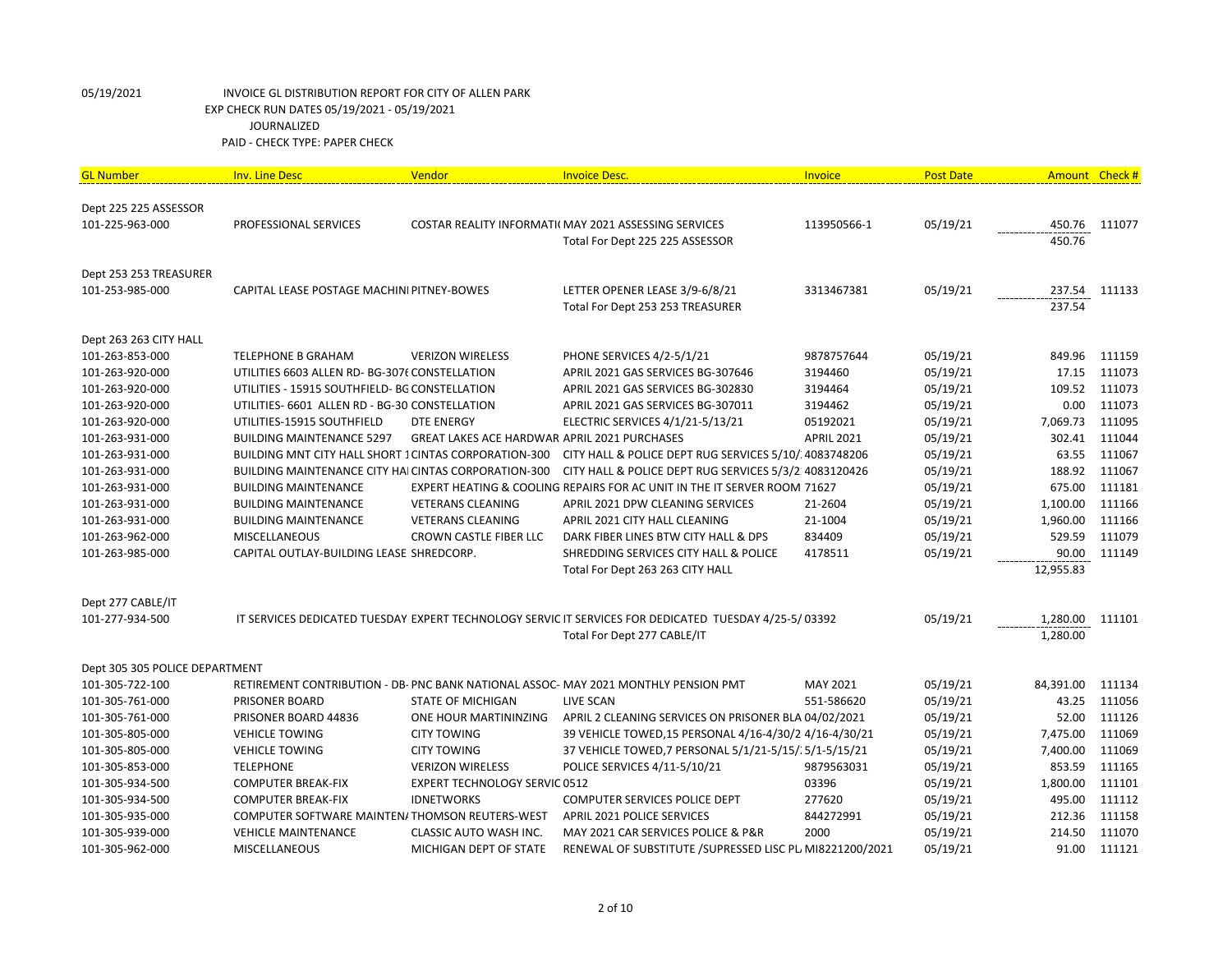| Total For Dept 305 305 POLICE DEPARTMENT<br>103,027.70<br>Dept 340 340 FIRE DEPARTMENT<br>101-340-722-100<br>RETIREMENT CONTRIBUTION - DB PNC BANK NATIONAL ASSOC-MAY 2021 MONTHLY PENSION PMT<br>MAY 2021<br>05/19/21<br>56,260.00<br>111134<br>LOWE'S<br>05/19/21<br>32.27<br>101-340-728-000<br><b>APRIL 2021 PURCHASES</b><br><b>APRIL 2021</b><br>111117<br><b>OFFICE SUPPLIES</b><br>05/19/21<br>111044<br>101-340-757-000<br><b>OPERATING SUPPLIES 5279</b><br>GREAT LAKES ACE HARDWAR APRIL 2021 PURCHASES<br><b>APRIL 2021</b><br>23.44<br>LOWE'S<br>111117<br><b>OPERATING SUPPLIES</b><br>APRIL 2021 PURCHASES<br><b>APRIL 2021</b><br>05/19/21<br>290.88<br>101-340-757-000<br>103.94<br>111054<br>101-340-757-500<br><b>RESCUE SUPPLIES</b><br>BAKER'S GAS & WELDING SUI APRIL 2021 OXYGEN CYLINDER RENTAL FIRE DE 09249202<br>05/19/21<br>245.55<br>111113<br>101-340-757-500<br><b>RESCUE SUPPLIES</b><br>J & B MEDICAL SUPPLY, INC. RESCUE SUPPLIES<br>3379644M<br>05/19/21<br>283.90<br>111152<br>STRYKER SALES CORPORATIO RESCUE SUPPLIES FIRE DEPT<br>2958174M<br>05/19/21<br>101-340-757-500<br><b>RESCUE SUPPLIES</b><br>303.45<br>3036578M<br>05/19/21<br>111152<br>101-340-757-500<br><b>RESCUE SUPPLIES</b><br>STRYKER SALES CORPORATIO RESCUE SUPPLIES FIRE DEPT<br>05/19/21<br>800.39<br>111152<br>101-340-757-500<br><b>RESCUE SUPPLIES</b><br>STRYKER SALES CORPORATIO RESCUE SUPPLIES FIRE DEPT<br>3379644M<br>1,170.00<br>111138<br><b>PHYSICALS</b><br>PSYBUS PSYCHOLOGICAL CONNEW HIRE EVALUATION SERVICES<br>18888<br>05/19/21<br>101-340-835-000<br>111052<br>05/19/21<br>471.79<br>101-340-853-000<br>TELEPHONE-FIRE CHIEF FAX & BAC AT & T<br>FIRE CHIEF FAX & BACKUP LINE<br>313928637705 A<br>48<br>146.12<br>111159<br><b>VERIZON WIRELESS</b><br>PHONE SERVICES 4/2-5/1/21<br>9878757644<br>05/19/21<br>101-340-853-000<br><b>TELEPHONE</b><br>05/19/21<br>76.12<br>111162<br>101-340-853-000<br><b>VERIZON WIRELESS</b><br>FIRE DEPT SERVICES 4/11-5/10/21<br>9879479618 |
|-------------------------------------------------------------------------------------------------------------------------------------------------------------------------------------------------------------------------------------------------------------------------------------------------------------------------------------------------------------------------------------------------------------------------------------------------------------------------------------------------------------------------------------------------------------------------------------------------------------------------------------------------------------------------------------------------------------------------------------------------------------------------------------------------------------------------------------------------------------------------------------------------------------------------------------------------------------------------------------------------------------------------------------------------------------------------------------------------------------------------------------------------------------------------------------------------------------------------------------------------------------------------------------------------------------------------------------------------------------------------------------------------------------------------------------------------------------------------------------------------------------------------------------------------------------------------------------------------------------------------------------------------------------------------------------------------------------------------------------------------------------------------------------------------------------------------------------------------------------------------------------------------------------------------------------------------------------------------------------------------------------------|
|                                                                                                                                                                                                                                                                                                                                                                                                                                                                                                                                                                                                                                                                                                                                                                                                                                                                                                                                                                                                                                                                                                                                                                                                                                                                                                                                                                                                                                                                                                                                                                                                                                                                                                                                                                                                                                                                                                                                                                                                                   |
|                                                                                                                                                                                                                                                                                                                                                                                                                                                                                                                                                                                                                                                                                                                                                                                                                                                                                                                                                                                                                                                                                                                                                                                                                                                                                                                                                                                                                                                                                                                                                                                                                                                                                                                                                                                                                                                                                                                                                                                                                   |
|                                                                                                                                                                                                                                                                                                                                                                                                                                                                                                                                                                                                                                                                                                                                                                                                                                                                                                                                                                                                                                                                                                                                                                                                                                                                                                                                                                                                                                                                                                                                                                                                                                                                                                                                                                                                                                                                                                                                                                                                                   |
|                                                                                                                                                                                                                                                                                                                                                                                                                                                                                                                                                                                                                                                                                                                                                                                                                                                                                                                                                                                                                                                                                                                                                                                                                                                                                                                                                                                                                                                                                                                                                                                                                                                                                                                                                                                                                                                                                                                                                                                                                   |
|                                                                                                                                                                                                                                                                                                                                                                                                                                                                                                                                                                                                                                                                                                                                                                                                                                                                                                                                                                                                                                                                                                                                                                                                                                                                                                                                                                                                                                                                                                                                                                                                                                                                                                                                                                                                                                                                                                                                                                                                                   |
|                                                                                                                                                                                                                                                                                                                                                                                                                                                                                                                                                                                                                                                                                                                                                                                                                                                                                                                                                                                                                                                                                                                                                                                                                                                                                                                                                                                                                                                                                                                                                                                                                                                                                                                                                                                                                                                                                                                                                                                                                   |
|                                                                                                                                                                                                                                                                                                                                                                                                                                                                                                                                                                                                                                                                                                                                                                                                                                                                                                                                                                                                                                                                                                                                                                                                                                                                                                                                                                                                                                                                                                                                                                                                                                                                                                                                                                                                                                                                                                                                                                                                                   |
|                                                                                                                                                                                                                                                                                                                                                                                                                                                                                                                                                                                                                                                                                                                                                                                                                                                                                                                                                                                                                                                                                                                                                                                                                                                                                                                                                                                                                                                                                                                                                                                                                                                                                                                                                                                                                                                                                                                                                                                                                   |
|                                                                                                                                                                                                                                                                                                                                                                                                                                                                                                                                                                                                                                                                                                                                                                                                                                                                                                                                                                                                                                                                                                                                                                                                                                                                                                                                                                                                                                                                                                                                                                                                                                                                                                                                                                                                                                                                                                                                                                                                                   |
|                                                                                                                                                                                                                                                                                                                                                                                                                                                                                                                                                                                                                                                                                                                                                                                                                                                                                                                                                                                                                                                                                                                                                                                                                                                                                                                                                                                                                                                                                                                                                                                                                                                                                                                                                                                                                                                                                                                                                                                                                   |
|                                                                                                                                                                                                                                                                                                                                                                                                                                                                                                                                                                                                                                                                                                                                                                                                                                                                                                                                                                                                                                                                                                                                                                                                                                                                                                                                                                                                                                                                                                                                                                                                                                                                                                                                                                                                                                                                                                                                                                                                                   |
|                                                                                                                                                                                                                                                                                                                                                                                                                                                                                                                                                                                                                                                                                                                                                                                                                                                                                                                                                                                                                                                                                                                                                                                                                                                                                                                                                                                                                                                                                                                                                                                                                                                                                                                                                                                                                                                                                                                                                                                                                   |
|                                                                                                                                                                                                                                                                                                                                                                                                                                                                                                                                                                                                                                                                                                                                                                                                                                                                                                                                                                                                                                                                                                                                                                                                                                                                                                                                                                                                                                                                                                                                                                                                                                                                                                                                                                                                                                                                                                                                                                                                                   |
|                                                                                                                                                                                                                                                                                                                                                                                                                                                                                                                                                                                                                                                                                                                                                                                                                                                                                                                                                                                                                                                                                                                                                                                                                                                                                                                                                                                                                                                                                                                                                                                                                                                                                                                                                                                                                                                                                                                                                                                                                   |
|                                                                                                                                                                                                                                                                                                                                                                                                                                                                                                                                                                                                                                                                                                                                                                                                                                                                                                                                                                                                                                                                                                                                                                                                                                                                                                                                                                                                                                                                                                                                                                                                                                                                                                                                                                                                                                                                                                                                                                                                                   |
|                                                                                                                                                                                                                                                                                                                                                                                                                                                                                                                                                                                                                                                                                                                                                                                                                                                                                                                                                                                                                                                                                                                                                                                                                                                                                                                                                                                                                                                                                                                                                                                                                                                                                                                                                                                                                                                                                                                                                                                                                   |
| 602.46<br>111073<br>101-340-920-000<br>UTILITIES- 6730 ROOSEVELT - BG-2 CONSTELLATION<br>APRIL2021 GAS SERVICES BG-218249<br>3194461<br>05/19/21                                                                                                                                                                                                                                                                                                                                                                                                                                                                                                                                                                                                                                                                                                                                                                                                                                                                                                                                                                                                                                                                                                                                                                                                                                                                                                                                                                                                                                                                                                                                                                                                                                                                                                                                                                                                                                                                  |
| 416.03<br>111073<br>101-340-920-000<br>UTILITIES- 6730 ROOSEVELT- BG-2: CONSTELLATION<br>APRIL 2021 GAS SERVICES BG-212667<br>3194457<br>05/19/21                                                                                                                                                                                                                                                                                                                                                                                                                                                                                                                                                                                                                                                                                                                                                                                                                                                                                                                                                                                                                                                                                                                                                                                                                                                                                                                                                                                                                                                                                                                                                                                                                                                                                                                                                                                                                                                                 |
| 1,643.61<br>111095<br>101-340-920-000<br>UTILITIES- 6730 ROOSEVELT<br><b>DTE ENERGY</b><br>ELECTRIC SERVICES 4/1/21-5/13/21<br>05192021<br>05/19/21                                                                                                                                                                                                                                                                                                                                                                                                                                                                                                                                                                                                                                                                                                                                                                                                                                                                                                                                                                                                                                                                                                                                                                                                                                                                                                                                                                                                                                                                                                                                                                                                                                                                                                                                                                                                                                                               |
| 05/19/21<br>15.85<br>111044<br>101-340-931-000<br><b>BUILDING MAINTENANCE 5304</b><br><b>GREAT LAKES ACE HARDWAR APRIL 2021 PURCHASES</b><br><b>APRIL 2021</b>                                                                                                                                                                                                                                                                                                                                                                                                                                                                                                                                                                                                                                                                                                                                                                                                                                                                                                                                                                                                                                                                                                                                                                                                                                                                                                                                                                                                                                                                                                                                                                                                                                                                                                                                                                                                                                                    |
| 650.00<br>111108<br><b>BUILDING MAINTENANCE</b><br><b>HADDIX ELECTRIC</b><br>WOMENS LOCKER CONVERSION<br>10401<br>05/19/21<br>101-340-931-000                                                                                                                                                                                                                                                                                                                                                                                                                                                                                                                                                                                                                                                                                                                                                                                                                                                                                                                                                                                                                                                                                                                                                                                                                                                                                                                                                                                                                                                                                                                                                                                                                                                                                                                                                                                                                                                                     |
| 74.84<br>111117<br><b>BUILDING MAINTENANCE</b><br>LOWE'S<br>APRIL 2021 PURCHASES<br><b>APRIL 2021</b><br>05/19/21<br>101-340-931-000                                                                                                                                                                                                                                                                                                                                                                                                                                                                                                                                                                                                                                                                                                                                                                                                                                                                                                                                                                                                                                                                                                                                                                                                                                                                                                                                                                                                                                                                                                                                                                                                                                                                                                                                                                                                                                                                              |
| 106.29<br>111116<br>KODIAK EMERGENCY VEHICLE VEHICLE MNT FIRE DEPT<br>2253<br>05/19/21<br>101-340-939-000<br><b>VEHICLE MAINTENANCE</b>                                                                                                                                                                                                                                                                                                                                                                                                                                                                                                                                                                                                                                                                                                                                                                                                                                                                                                                                                                                                                                                                                                                                                                                                                                                                                                                                                                                                                                                                                                                                                                                                                                                                                                                                                                                                                                                                           |
| <b>MEMBERSHIP &amp; DUES</b><br>37182<br>05/19/21<br>25.00<br>111131<br>101-340-958-000<br>PEACE, GRANT<br>PARAMEDIC LICENSE RENEWAL                                                                                                                                                                                                                                                                                                                                                                                                                                                                                                                                                                                                                                                                                                                                                                                                                                                                                                                                                                                                                                                                                                                                                                                                                                                                                                                                                                                                                                                                                                                                                                                                                                                                                                                                                                                                                                                                              |
| Total For Dept 340 340 FIRE DEPARTMENT<br>63,741.93                                                                                                                                                                                                                                                                                                                                                                                                                                                                                                                                                                                                                                                                                                                                                                                                                                                                                                                                                                                                                                                                                                                                                                                                                                                                                                                                                                                                                                                                                                                                                                                                                                                                                                                                                                                                                                                                                                                                                               |
| Dept 445 445 DEPARTMENT OF PUBLIC SERVICE                                                                                                                                                                                                                                                                                                                                                                                                                                                                                                                                                                                                                                                                                                                                                                                                                                                                                                                                                                                                                                                                                                                                                                                                                                                                                                                                                                                                                                                                                                                                                                                                                                                                                                                                                                                                                                                                                                                                                                         |
| 101-445-722-100<br>RETIREMENT CONTRIBUTION - DB- PNC BANK NATIONAL ASSOC- MAY 2021 MONTHLY PENSION PMT<br>MAY 2021<br>05/19/21<br>14,000.00<br>111134                                                                                                                                                                                                                                                                                                                                                                                                                                                                                                                                                                                                                                                                                                                                                                                                                                                                                                                                                                                                                                                                                                                                                                                                                                                                                                                                                                                                                                                                                                                                                                                                                                                                                                                                                                                                                                                             |
| GASOLINE<br><b>SUPPLIES</b><br>05/19/21<br>989.77<br>111076<br>101-445-751-000<br><b>CORRIGAN OIL CO</b><br>7260124-IN                                                                                                                                                                                                                                                                                                                                                                                                                                                                                                                                                                                                                                                                                                                                                                                                                                                                                                                                                                                                                                                                                                                                                                                                                                                                                                                                                                                                                                                                                                                                                                                                                                                                                                                                                                                                                                                                                            |
| <b>SUPPLIES</b><br>05/19/21<br>254.14<br>111076<br>101-445-751-000<br><b>GASOLINE</b><br><b>CORRIGAN OIL CO</b><br>7260128-IN                                                                                                                                                                                                                                                                                                                                                                                                                                                                                                                                                                                                                                                                                                                                                                                                                                                                                                                                                                                                                                                                                                                                                                                                                                                                                                                                                                                                                                                                                                                                                                                                                                                                                                                                                                                                                                                                                     |
| <b>GASOLINE</b><br><b>CORRIGAN OIL CO</b><br><b>SUPPLIES</b><br>7260126-IN<br>05/19/21<br>500.08<br>111076<br>101-445-751-000                                                                                                                                                                                                                                                                                                                                                                                                                                                                                                                                                                                                                                                                                                                                                                                                                                                                                                                                                                                                                                                                                                                                                                                                                                                                                                                                                                                                                                                                                                                                                                                                                                                                                                                                                                                                                                                                                     |
| 990.50<br><b>CORRIGAN OIL CO</b><br><b>SUPPLIES</b><br>05/19/21<br>111076<br>101-445-751-000<br><b>GASOLINE</b><br>7260123-IN                                                                                                                                                                                                                                                                                                                                                                                                                                                                                                                                                                                                                                                                                                                                                                                                                                                                                                                                                                                                                                                                                                                                                                                                                                                                                                                                                                                                                                                                                                                                                                                                                                                                                                                                                                                                                                                                                     |
| 05/19/21<br>75.95<br>111044<br>101-445-757-000<br><b>OPERATING SUPPLIES 5314</b><br>GREAT LAKES ACE HARDWAR APRIL 2021 PURCHASES<br><b>APRIL 2021</b>                                                                                                                                                                                                                                                                                                                                                                                                                                                                                                                                                                                                                                                                                                                                                                                                                                                                                                                                                                                                                                                                                                                                                                                                                                                                                                                                                                                                                                                                                                                                                                                                                                                                                                                                                                                                                                                             |
| 619.95<br>111081<br><b>OPERATING SUPPLIES</b><br>D & L GARDEN CENTER, INC. SUPPLIES DPS<br>14544<br>05/19/21<br>101-445-757-000                                                                                                                                                                                                                                                                                                                                                                                                                                                                                                                                                                                                                                                                                                                                                                                                                                                                                                                                                                                                                                                                                                                                                                                                                                                                                                                                                                                                                                                                                                                                                                                                                                                                                                                                                                                                                                                                                   |
| 9878757644<br>05/19/21<br>49.54<br>111159<br>101-445-853-000<br>TELEPHONE R SHIPMAN<br><b>VERIZON WIRELESS</b><br>PHONE SERVICES 4/2-5/1/21                                                                                                                                                                                                                                                                                                                                                                                                                                                                                                                                                                                                                                                                                                                                                                                                                                                                                                                                                                                                                                                                                                                                                                                                                                                                                                                                                                                                                                                                                                                                                                                                                                                                                                                                                                                                                                                                       |
| 640.41<br>111095<br>UTILITIES- 6450 ALLEN RD<br><b>DTE ENERGY</b><br>ELECTRIC SERVICES 4/1/21-5/13/21<br>05192021<br>05/19/21<br>101-445-920-000                                                                                                                                                                                                                                                                                                                                                                                                                                                                                                                                                                                                                                                                                                                                                                                                                                                                                                                                                                                                                                                                                                                                                                                                                                                                                                                                                                                                                                                                                                                                                                                                                                                                                                                                                                                                                                                                  |
| 142.36<br>ELECTRIC SERVICES 4/1/21-5/13/21<br>05192021<br>05/19/21<br>111095<br>101-445-926-000<br>UTILITES 16430 ECORSE<br><b>DTE ENERGY</b>                                                                                                                                                                                                                                                                                                                                                                                                                                                                                                                                                                                                                                                                                                                                                                                                                                                                                                                                                                                                                                                                                                                                                                                                                                                                                                                                                                                                                                                                                                                                                                                                                                                                                                                                                                                                                                                                     |
| 28,436.34<br>111098<br>101-445-926-000<br>STREET LIGHTING- 15501 PHILOMI DTE ENERGY<br>STREETLIGHT SERVICES 3/26/21-5/11/21<br>05192021<br>05/19/21                                                                                                                                                                                                                                                                                                                                                                                                                                                                                                                                                                                                                                                                                                                                                                                                                                                                                                                                                                                                                                                                                                                                                                                                                                                                                                                                                                                                                                                                                                                                                                                                                                                                                                                                                                                                                                                               |
| 366.50<br>111048<br><b>BUILDING MAINTENANCE</b><br>AIR CENTER INC<br>SVC JOB 0132959 SERVICES FOR REMOTE STAR 0092451-IN<br>05/19/21<br>101-445-931-000                                                                                                                                                                                                                                                                                                                                                                                                                                                                                                                                                                                                                                                                                                                                                                                                                                                                                                                                                                                                                                                                                                                                                                                                                                                                                                                                                                                                                                                                                                                                                                                                                                                                                                                                                                                                                                                           |
| <b>PARTS</b><br>57.32<br>111104<br>101-445-931-000<br><b>BUILDING MAINTENANCE</b><br><b>GRAINGER</b><br>9890458913<br>05/19/21                                                                                                                                                                                                                                                                                                                                                                                                                                                                                                                                                                                                                                                                                                                                                                                                                                                                                                                                                                                                                                                                                                                                                                                                                                                                                                                                                                                                                                                                                                                                                                                                                                                                                                                                                                                                                                                                                    |
| <b>PARTS</b><br>05/19/21<br>87.50<br>111104<br>101-445-931-000<br><b>BUILDING MAINTENANCE</b><br><b>GRAINGER</b><br>9896210441                                                                                                                                                                                                                                                                                                                                                                                                                                                                                                                                                                                                                                                                                                                                                                                                                                                                                                                                                                                                                                                                                                                                                                                                                                                                                                                                                                                                                                                                                                                                                                                                                                                                                                                                                                                                                                                                                    |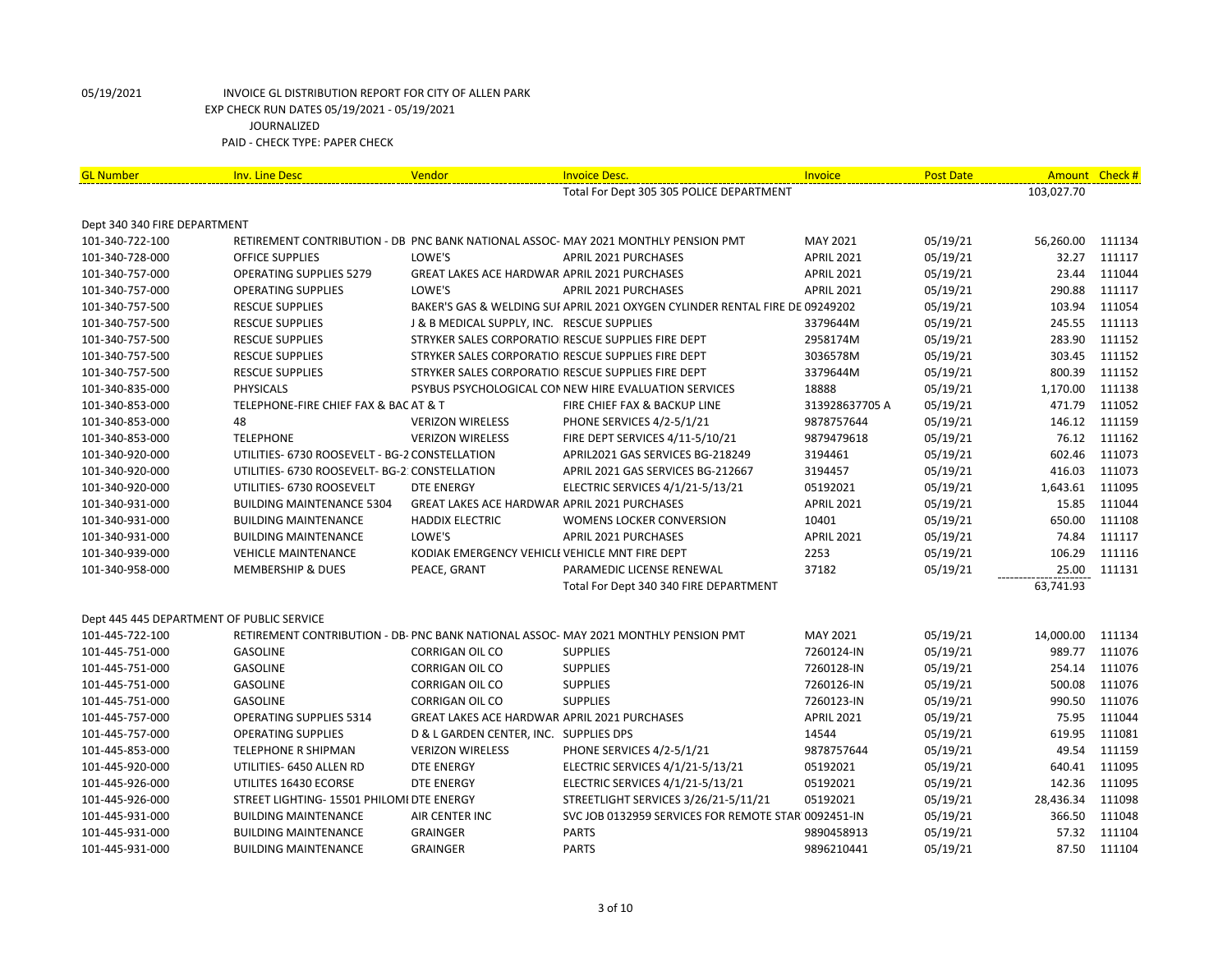| <b>GL Number</b>                                 | <b>Inv. Line Desc</b>                         | Vendor                                              | <b>Invoice Desc.</b>                                | Invoice           | <b>Post Date</b> | Amount Check# |        |
|--------------------------------------------------|-----------------------------------------------|-----------------------------------------------------|-----------------------------------------------------|-------------------|------------------|---------------|--------|
| 101-445-931-000                                  | <b>BUILDING MAINTENANCE</b>                   | LOWE'S                                              | <b>APRIL 2021 PURCHASES</b>                         | <b>APRIL 2021</b> | 05/19/21         | 105.45        | 111117 |
| 101-445-934-500                                  | <b>COMPUTER BREAK-FIX DPS</b>                 | EXPERT TECHNOLOGY SERVIC IT MAINTENANCE FOR DPW     |                                                     | 03395             | 05/19/21         | 1,260.00      | 111101 |
| 101-445-939-000                                  | <b>VEHICLE MAINTENANCE</b>                    | BUCK'S OIL CO., INC.                                | GAS/WATER/OIL MIXTURE REMOVED                       | 91586             | 05/19/21         | 350.00        | 111059 |
| 101-445-939-000                                  | <b>VEHICLE MAINTENANCE</b>                    | <b>MICHIGAN CAT</b>                                 | TRANSPORT MACHINE/REPAIR ENG COOLING S SD12171035   |                   | 05/19/21         | 1,574.59      | 111120 |
| 101-445-939-000                                  | <b>VEHICLE MAINTENANCE</b>                    | WILLIAM F. SELL & SON                               | <b>PARTS</b>                                        | 414837            | 05/19/21         | 419.00        | 111146 |
| 101-445-962-000                                  | <b>MISCELLANEOUS</b>                          | CROWN CASTLE FIBER LLC                              | DARK FIBER LINES BTW CITY HALL & DPS                | 834409            | 05/19/21         | 529.58        | 111079 |
| 101-445-962-000                                  | <b>MISCELLANEOUS</b>                          | LOWE'S                                              | <b>APRIL 2021 PURCHASES</b>                         | <b>APRIL 2021</b> | 05/19/21         | 90.28         | 111117 |
|                                                  |                                               |                                                     | Total For Dept 445 445 DEPARTMENT OF PUBLIC SERVICE |                   |                  | 51,539.26     |        |
|                                                  |                                               |                                                     |                                                     |                   |                  |               |        |
| Dept 707 707 PARKS & REC                         |                                               |                                                     |                                                     |                   |                  |               |        |
| 101-707-757-000                                  | OPERATING SUPPLIES 5334                       | <b>GREAT LAKES ACE HARDWAR APRIL 2021 PURCHASES</b> |                                                     | <b>APRIL 2021</b> | 05/19/21         | 37.86         | 111044 |
| 101-707-757-000                                  | <b>OPERATING SUPPLIES</b>                     | LOWE'S                                              | <b>APRIL 2021 PURCHASES</b>                         | <b>APRIL 2021</b> | 05/19/21         | 132.36        | 111117 |
| 101-707-757-000                                  | <b>OPERATING SUPPLIES</b>                     | PARK ATHLETIC SUPPLY                                | <b>SUPPLIES FOR P&amp;R</b>                         | 185293            | 05/19/21         | 16.00         | 111127 |
| 101-707-783-000                                  | PARK SUPPLIES 5283                            | <b>GREAT LAKES ACE HARDWAR APRIL 2021 PURCHASES</b> |                                                     | <b>APRIL 2021</b> | 05/19/21         | 55.75         | 111044 |
| 101-707-783-000                                  | <b>PARK SUPPLIES</b>                          | D & L GARDEN CENTER, INC. SUPPLIES FOR P&R          |                                                     | 15181             | 05/19/21         | 19.95         | 111081 |
| 101-707-784-000                                  | <b>PARK SERVICES 5299</b>                     | <b>GREAT LAKES ACE HARDWAR APRIL 2021 PURCHASES</b> |                                                     | <b>APRIL 2021</b> | 05/19/21         | 81.95         | 111044 |
| 101-707-784-000                                  | <b>PARK SERVICES</b>                          | <b>BEACON ATHLETICS</b>                             | <b>PARTS FOR P&amp;R</b>                            | 0520326-IN        | 05/19/21         | 230.84        | 111055 |
| 101-707-784-000                                  | <b>GULLY SHACK</b>                            | <b>VERIZON WIRELESS</b>                             | PHONE SERVICES 4/2-5/1/21                           | 9878757644        | 05/19/21         | 120.22        | 111159 |
| 101-707-816-000                                  | PROF. SERV. - OTHER                           | PARKWAY SERVICE INC                                 | PORTA POTTY RENTAL 5/3-6/2/21 KENNEDY PK A-135937   |                   | 05/19/21         | 120.00        | 111129 |
| 101-707-816-000                                  | PROF. SERV. - OTHER                           | PARKWAY SERVICE INC                                 | 2 PORTA POTTY RENTAL 5/3-6/2/21 CHAMPAIC A-135938   |                   | 05/19/21         | 240.00        | 111129 |
| 101-707-816-000                                  | PROF. SERV. - OTHER                           | PARKWAY SERVICE INC                                 | PORTA POTTY RENTAL 5/3-6/2/21 MOORE PK A-135867     |                   | 05/19/21         | 120.00        | 111129 |
| 101-707-816-000                                  | PROF. SERV. - OTHER                           | PARKWAY SERVICE INC                                 | HANDICAP PORTA POTTY RENTAL 5/3-6/2/21 HA-135843    |                   | 05/19/21         | 180.00        | 111129 |
| 101-707-816-000                                  | PROF. SERV. - OTHER                           | PARKWAY SERVICE INC                                 | HANDICAP PORTA POTTY RENTAL 5/3-6/2/21 R A-135824   |                   | 05/19/21         | 180.00        | 111129 |
| 101-707-816-000                                  | PROF. SERV. - OTHER                           | PARKWAY SERVICE INC                                 | PORTA POTTY RENTAL 5/3-6/2/21 MILWARD PI A-135823   |                   | 05/19/21         | 120.00        | 111129 |
| 101-707-816-000                                  | PROF. SERV. - OTHER                           | PARKWAY SERVICE INC                                 | HANDICAP PORTA POTTY 5/3-6/2/21 SUDMAN A-135822     |                   | 05/19/21         | 180.00        | 111129 |
| 101-707-816-000                                  | PROF. SERV. - OTHER                           | PARKWAY SERVICE INC                                 | HANDICAP PORTA POTTY RENTAL 5/3-6/2/21 C A-135821   |                   | 05/19/21         | 180.00        | 111129 |
| 101-707-920-000                                  | UTILITIES-6615 ROOSEVELT- BG-21 CONSTELLATION |                                                     | APRIL 2021 GAS SERVICES BG-218248                   | 3194458           | 05/19/21         | 216.75        | 111073 |
| 101-707-920-000                                  | UTILITIES- 4320 LAURENCE- BG-21 CONSTELLATION |                                                     | APRIL 2021 GAS SERVICES BG-218159                   | 3194446           | 05/19/21         | 29.46         | 111073 |
| 101-707-920-000                                  | UTILITIES 6295 WINONA                         | <b>DTE ENERGY</b>                                   | ELECTRIC SERVICES 4/1/21-5/13/21                    | 05192021          | 05/19/21         | 313.17        | 111095 |
| 101-707-925-800                                  | <b>SMART TRANS 4</b>                          | <b>VERIZON WIRELESS</b>                             | PHONE SERVICES 4/2-5/1/21                           | 9878757644        | 05/19/21         | 342.70        | 111159 |
| 101-707-931-000                                  | <b>BUILDING MAINTENANCE 5317</b>              | GREAT LAKES ACE HARDWAR APRIL 2021 PURCHASES        |                                                     | <b>APRIL 2021</b> | 05/19/21         | 115.40        | 111044 |
| 101-707-931-000                                  | <b>BUILDING MAINTENANCE</b>                   | LOWE'S                                              | <b>APRIL 2021 PURCHASES</b>                         | <b>APRIL 2021</b> | 05/19/21         | 233.50        | 111117 |
| 101-707-931-000                                  | <b>BUILDING MAINTENANCE</b>                   | MILLER LANDSERVICES LLC                             | FENCE REPAIR FOR DUDA PARK                          | APREC-A.R.-2021   | 05/19/21         | 856.00        | 111123 |
| 101-707-934-000                                  | <b>EQUIPMENT MAINTENANCE</b>                  | <b>BEACON ATHLETICS</b>                             | <b>PARTS FOR P&amp;R</b>                            | 0530473-IN        | 05/19/21         | 161.00        | 111055 |
| 101-707-939-000                                  | <b>VEHICLE MAINTENANCE</b>                    | CLASSIC AUTO WASH INC.                              | MAY 2021 CAR SERVICES POLICE & P&R                  | 2000              | 05/19/21         | 3.90          | 111070 |
|                                                  |                                               |                                                     | Total For Dept 707 707 PARKS & REC                  |                   |                  | 4,286.81      |        |
|                                                  |                                               |                                                     |                                                     |                   |                  |               |        |
| Dept 751 751 COMMUNITY CENTER<br>101-751-757-000 | <b>OPERATING SUPPLIES</b>                     | GORDON FOOD SERV.                                   | <b>PARK &amp; REC SUPPLIES</b>                      | 846157816         | 05/19/21         | 60.50         | 111102 |
|                                                  | <b>UTILITIES</b>                              |                                                     |                                                     |                   |                  |               | 111051 |
| 101-751-920-000                                  |                                               | <b>ALLEN PARK WATER</b>                             | WATER USAGE 3/1-4/1/21 COMM CTR                     | 401-H158-00 CCTR  | 05/19/21         | 1,586.76      |        |
| 101-751-920-000                                  | UTILITIES-15800 WHITE STREET- B CONSTELLATION |                                                     | APRIL 2021 GAS SERVICES BG-212668                   | 3194459           | 05/19/21         | 0.00          | 111073 |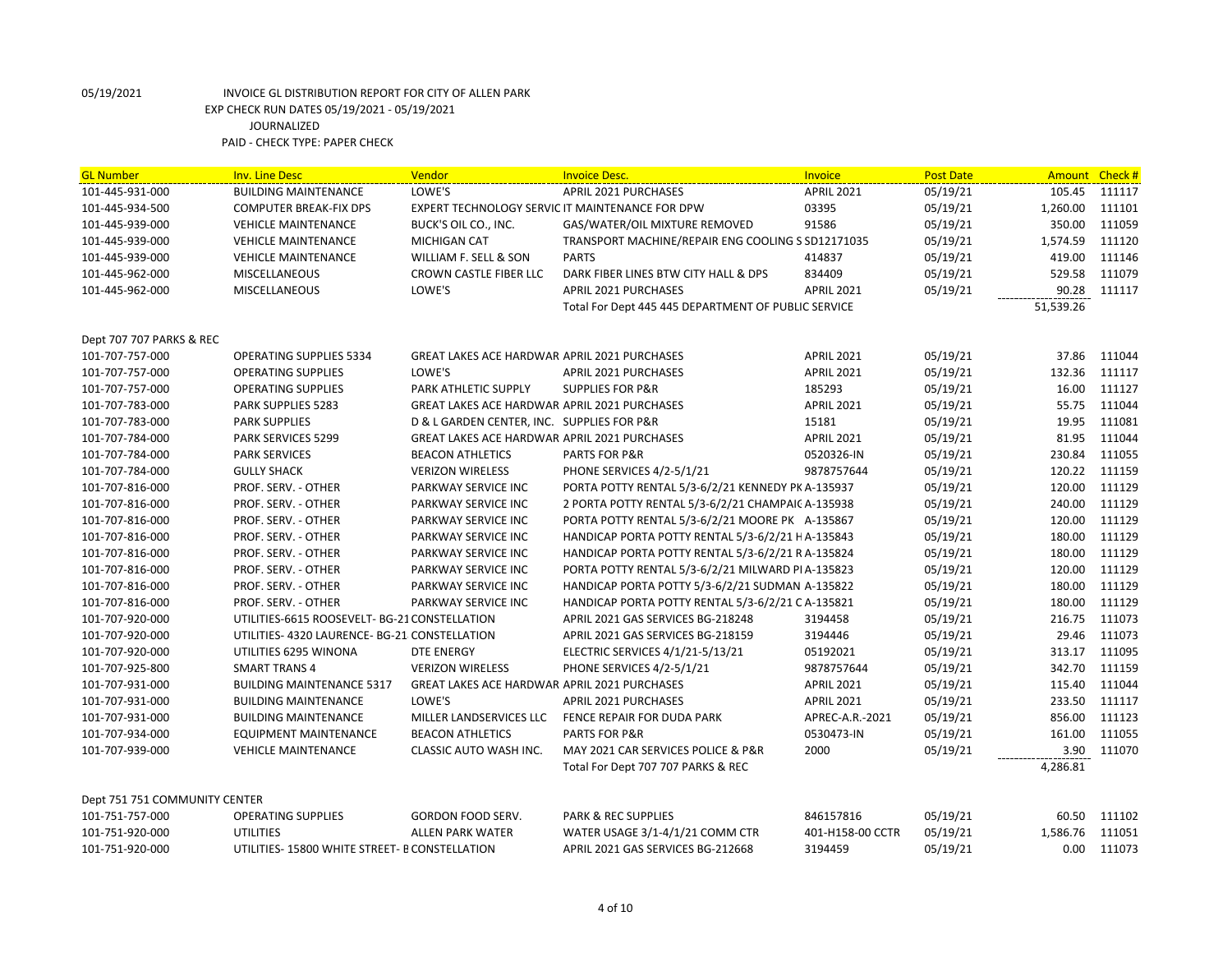| <b>GL Number</b>                       | <b>Inv. Line Desc</b>                                                            | Vendor                                              | <b>Invoice Desc.</b>                                                               | Invoice           | <b>Post Date</b> | <b>Amount</b>   | Check# |
|----------------------------------------|----------------------------------------------------------------------------------|-----------------------------------------------------|------------------------------------------------------------------------------------|-------------------|------------------|-----------------|--------|
| 101-751-920-000                        | UTILITIES COMM CENTER                                                            | <b>DTE ENERGY</b>                                   | STREETLIGHT SERVICES 3/26/21-5/11/21                                               | 05192021          | 05/19/21         | 11,156.69       | 111098 |
| 101-751-931-000                        | <b>BUILDING MAINTENANCE 5292</b>                                                 | <b>GREAT LAKES ACE HARDWAR APRIL 2021 PURCHASES</b> |                                                                                    | <b>APRIL 2021</b> | 05/19/21         | 94.90           | 111044 |
| 101-751-931-000                        | <b>BUILDING MAINTENANCE</b>                                                      | <b>CORRIGAN OIL CO</b>                              | <b>COMM CTR SERVICES</b>                                                           | 0510460-IN        | 05/19/21         | 72.00           | 111076 |
|                                        |                                                                                  |                                                     | Total For Dept 751 751 COMMUNITY CENTER                                            |                   |                  | 12,970.85       |        |
| Dept 803 HISTORICAL                    |                                                                                  |                                                     |                                                                                    |                   |                  |                 |        |
| 101-803-920-000                        | UTILITIES-15504 ENGLEWOOD- BC CONSTELLATION                                      |                                                     | APRIL 2021 GAS SERVICES BG-218253                                                  | 3194453           | 05/19/21         | 76.05           | 111073 |
| 101-803-920-000                        | UTILITIES HISTORICAL                                                             | <b>DTE ENERGY</b>                                   | ELECTRIC SERVICES 4/1/21-5/13/21                                                   | 05192021          | 05/19/21         | 46.45           | 111095 |
|                                        |                                                                                  |                                                     | Total For Dept 803 HISTORICAL                                                      |                   |                  | 122.50          |        |
| Dept 864 864 RETIREE/ACTIVE HEALTHCARE |                                                                                  |                                                     |                                                                                    |                   |                  |                 |        |
| 101-864-722-100                        |                                                                                  |                                                     | RETIREMENT CONTRIBUTION - GF PNC BANK NATIONAL ASSOC- MAY 2021 MONTHLY PENSION PMT | MAY 2021          | 05/19/21         | 6,834.00 111134 |        |
|                                        |                                                                                  |                                                     | Total For Dept 864 864 RETIREE/ACTIVE HEALTHCARE                                   |                   |                  | 6,834.00        |        |
|                                        |                                                                                  |                                                     | Total For Fund 101 GENERAL FUND                                                    |                   |                  | 489,273.23      |        |
| Fund 202 MAJOR STREET FUND             |                                                                                  |                                                     |                                                                                    |                   |                  |                 |        |
| Dept 475 475 TRAFFIC SERVICES          |                                                                                  |                                                     |                                                                                    |                   |                  |                 |        |
| 202-475-703-050                        | INTERFUND LABOR/EQUIP - TRAFF WAYNE COUNTY - ACCTS. RECTRAFFIC SIGNA ENERGY 3/21 |                                                     |                                                                                    | 1010538           | 05/19/21         | 216.98          | 111167 |
| 202-475-801-210                        | PROF'L SERVICES - WAYNE COUNT GRAND TRUNK WESTERN                                |                                                     | MI SIGNAL & GATES ON TRACK 5/1/21-4/30/22 91573399                                 |                   | 05/19/21         | 1,978.00        | 111103 |
|                                        |                                                                                  |                                                     | Total For Dept 475 475 TRAFFIC SERVICES                                            |                   |                  | 2,194.98        |        |
| Dept 479 PRESERVATION - STREETS        |                                                                                  |                                                     |                                                                                    |                   |                  |                 |        |
| 202-479-757-000                        | <b>OPERATING SUPPLIES</b>                                                        | AJAX MATERIALS CORP.                                | <b>SUPPLIES</b>                                                                    | 258779            | 05/19/21         | 688.28          | 111049 |
| 202-479-820-000                        | <b>ENGINEERING</b>                                                               | <b>BUCCILLI GROUP, LLC</b>                          | INSPECTION SERVICES MAJOR ST 4/26-4/30/21 4474                                     |                   | 05/19/21         | 2,160.00        | 111058 |
| 202-479-820-000                        | ENGINEERING                                                                      | <b>BUCCILLI GROUP, LLC</b>                          | INSPECTION SERVICES MAJOR RD 4/28 & 4/30/ 4475                                     |                   | 05/19/21         | 972.00          | 111058 |
| 202-479-820-000                        | ENGINEERING                                                                      | C.E. RAINES COMPANY                                 | JOB AP-133 SURVEY SERVICES 2020 RD PAVEMI17635                                     |                   | 05/19/21         | 500.00          | 111065 |
| 202-479-820-000                        | ENGINEERING                                                                      | C.E. RAINES COMPANY                                 | JOB AP-133 SURVEY SERVICES PAVEMENT REPL 17700                                     |                   | 05/19/21         | 43,359.50       | 111065 |
| 202-479-820-000                        | ENGINEERING                                                                      | C.E. RAINES COMPANY                                 | JOB AP-26 SURVEY BRIDGE EVALUATIONS/INSP 17630                                     |                   | 05/19/21         | 175.00          | 111065 |
| 202-479-820-000                        | <b>ENGINEERING</b>                                                               | RITTER GIS INC                                      | APRIL 2021 AMS/GIS SUPPORT SERVICES                                                | 2021-0051         | 05/19/21         | 3,440.00        | 111139 |
|                                        |                                                                                  |                                                     | Total For Dept 479 PRESERVATION - STREETS                                          |                   |                  | 51,294.78       |        |
|                                        |                                                                                  |                                                     | Total For Fund 202 MAJOR STREET FUND                                               |                   |                  | 53,489.76       |        |
| Fund 203 LOCAL STREET FUND             |                                                                                  |                                                     |                                                                                    |                   |                  |                 |        |
| Dept 479 PRESERVATION - STREETS        |                                                                                  |                                                     |                                                                                    |                   |                  |                 |        |
| 203-479-714-000                        | ROUTINE MAINTENANCE                                                              | PROFESSIONAL SERVICE IND I CONCRETE TESTING         |                                                                                    | 00761826          | 05/19/21         | 947.50          | 111137 |
| 203-479-757-000                        | <b>OPERATING SUPPLIES</b>                                                        | AJAX MATERIALS CORP.                                | <b>SUPPLIES</b>                                                                    | 258779            | 05/19/21         | 688.27          | 111049 |
|                                        |                                                                                  |                                                     | Total For Dept 479 PRESERVATION - STREETS                                          |                   |                  | 1,635.77        |        |

Dept 483 ADMINISTRATION - STREETS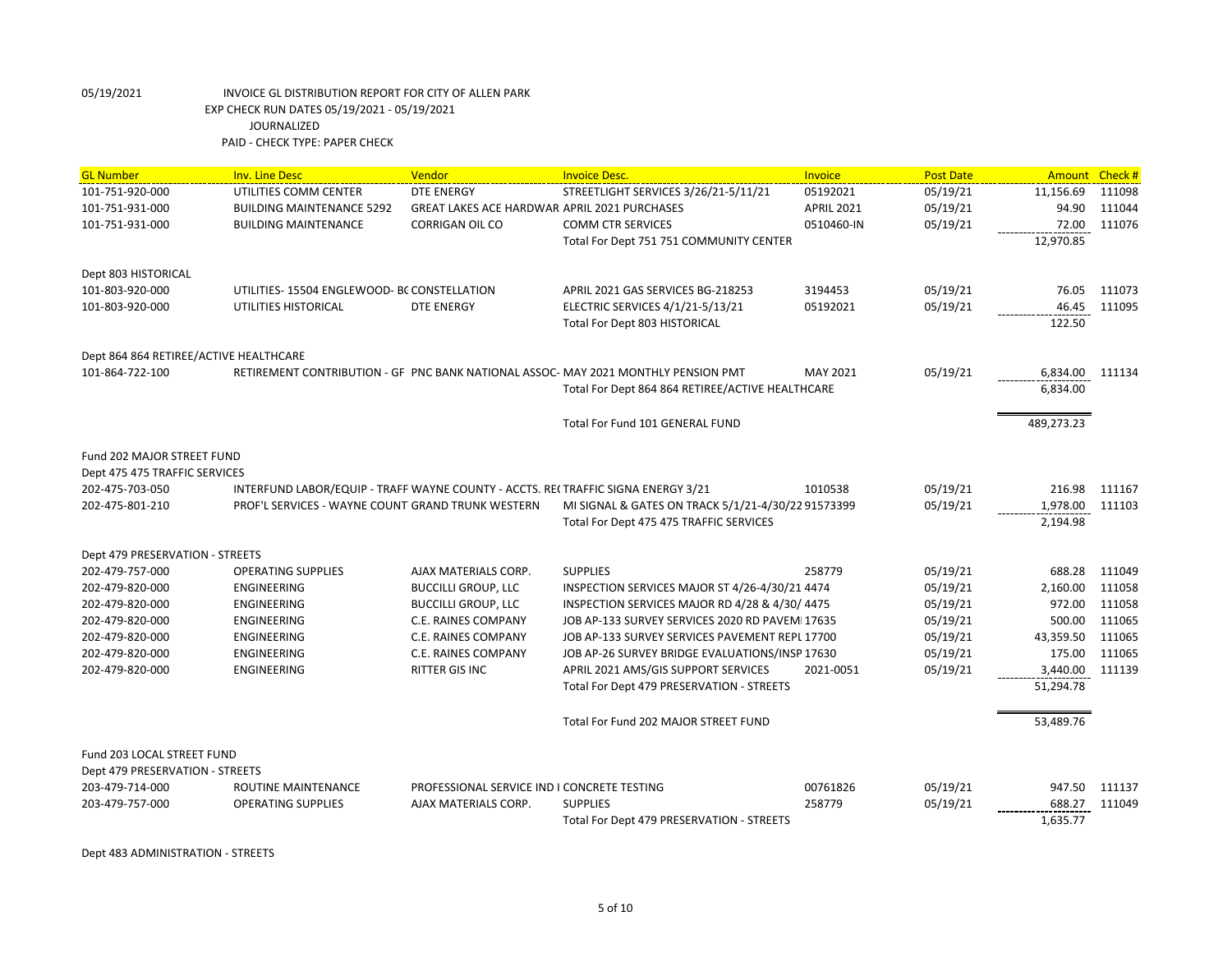| <b>GL Number</b>                 | <b>Inv. Line Desc</b>     | Vendor                                      | <b>Invoice Desc.</b>                                                                                  | Invoice           | <b>Post Date</b> | Amount Check # |        |
|----------------------------------|---------------------------|---------------------------------------------|-------------------------------------------------------------------------------------------------------|-------------------|------------------|----------------|--------|
| 203-483-820-000                  | ENGINEERING               | C.E. RAINES COMPANY                         | JOB AP-134 SURVEY SERVICES WATER MAIN RE 17636                                                        |                   | 05/19/21         | 4,857.11       | 111065 |
| 203-483-820-000                  | <b>ENGINEERING</b>        | C.E. RAINES COMPANY                         | JOB AP-135 SURVEY SERVICES 2020 SEALCOATI 17637                                                       |                   | 05/19/21         | 150.00         | 111065 |
|                                  |                           |                                             | Total For Dept 483 ADMINISTRATION - STREETS                                                           |                   |                  | 5,007.11       |        |
|                                  |                           |                                             |                                                                                                       |                   |                  |                |        |
|                                  |                           |                                             | Total For Fund 203 LOCAL STREET FUND                                                                  |                   |                  | 6,642.88       |        |
|                                  |                           |                                             |                                                                                                       |                   |                  |                |        |
| Fund 226 RUBBISH FUND            |                           |                                             |                                                                                                       |                   |                  |                |        |
| Dept 450 450 RUBBISH             |                           |                                             |                                                                                                       |                   |                  |                |        |
| 226-450-817-000                  | <b>WASTE DISPOSAL</b>     |                                             | ADVANCED DISPOSAL SERVIC APRIL 2021 ROLL OFF DUMPSTER SERVICE                                         | V30002061640      | 05/19/21         | 1,885.20       | 111047 |
| 226-450-819-000                  | <b>WASTE DISPOSAL</b>     | TAYLOR, CITY OF                             | APRIL 2021 COMPOST                                                                                    | 0013955           | 05/19/21         | 656.64         | 111154 |
|                                  |                           |                                             | Total For Dept 450 450 RUBBISH                                                                        |                   |                  | 2,541.84       |        |
|                                  |                           |                                             | Total For Fund 226 RUBBISH FUND                                                                       |                   |                  | 2,541.84       |        |
|                                  |                           |                                             |                                                                                                       |                   |                  |                |        |
| Fund 249 BUILDING FUND           |                           |                                             |                                                                                                       |                   |                  |                |        |
| Dept 000                         |                           |                                             |                                                                                                       |                   |                  |                |        |
| 249-000-607-000                  | <b>FEES REVENUE</b>       | SEMPER FI FENCING LLC                       | REFUND ON CANCELLED BUILDING PERMIT PB. REFUND                                                        |                   | 05/19/21         | 50.00          | 111147 |
|                                  |                           |                                             | Total For Dept 000                                                                                    |                   |                  | 50.00          |        |
| Dept 371 371 BUILDING DEPARTMENT |                           |                                             |                                                                                                       |                   |                  |                |        |
| 249-371-821-000                  | MECHANICAL INSPECTIONS    | CARNILL, STEVE                              | <b>APRIL 2021 MECHANICAL INSPECTIONS</b>                                                              | <b>APRIL 2021</b> | 05/19/21         | 1,405.00       | 111062 |
| 249-371-821-500                  | <b>BUILDING INSPECTOR</b> |                                             | MECHANICAL SAFETY & CON! APRIL 2021 BUILDING INSPECTIONS                                              | <b>APRIL 2021</b> | 05/19/21         | 400.00         | 111119 |
| 249-371-822-000                  | PLUMBING INSPECTIONS      | HALASH, JEROME                              | APRIL 2021 PLUMBING INSPECTIONS                                                                       | <b>APRIL 2021</b> | 05/19/21         | 2,098.70       | 111109 |
| 249-371-822-500                  | ELECTRICAL INSPECTIONS    | CARY, KENNETH                               | APRIL 2021 ELECTRICAL INSPECTIONS                                                                     | <b>APRIL 2021</b> | 05/19/21         | 1,258.70       | 111061 |
| 249-371-853-000                  | <b>TELEPHONE M BAKER</b>  | <b>VERIZON WIRELESS</b>                     | PHONE SERVICES 4/2-5/1/21                                                                             | 9878757644        | 05/19/21         | 178.01         | 111159 |
| 249-371-853-000                  | <b>TELEPHONE</b>          | <b>VERIZON WIRELESS</b>                     | BLDG ORDINANCE SERVICES 4/11-5/10/21                                                                  | 9879524926        | 05/19/21         | 168.16         | 111163 |
| 249-371-963-000                  | PROFESSIONAL SVCS         |                                             | CARLISLE/WORTMAN ASSOC APRIL 2021 RETAINER SERVICES                                                   | 2160738           | 05/19/21         | 4,000.00       | 111063 |
| 249-371-963-000                  | PROFESSIONAL SVCS         | CARLISLE/WORTMAN ASSOC 16174 MAY VARIANCE   |                                                                                                       | 2160737           | 05/19/21         | 362.50         | 111063 |
| 249-371-963-000                  | PROFESSIONAL SVCS         | CARLISLE/WORTMAN ASSOC 15908 MEYER VARIANCE |                                                                                                       | 2160736           | 05/19/21         | 362.50         | 111063 |
|                                  |                           |                                             | Total For Dept 371 371 BUILDING DEPARTMENT                                                            |                   |                  | 10,233.57      |        |
|                                  |                           |                                             | Total For Fund 249 BUILDING FUND                                                                      |                   |                  | 10,283.57      |        |
| Fund 250 DDA OPERATING           |                           |                                             |                                                                                                       |                   |                  |                |        |
| Dept 000                         |                           |                                             |                                                                                                       |                   |                  |                |        |
| 250-000-716-000                  | MEDICAL                   | KIBBY, JENNIFER                             | JUNE 2021 MEDICAL REIMBURSEMENT                                                                       | REIMBURSEMENT     | 05/19/21         | 1,038.36       | 111115 |
| 250-000-718-000                  | <b>OPTICAL</b>            | KIBBY, JENNIFER                             | JUNE 2021 MEDICAL REIMBURSEMENT                                                                       | REIMBURSEMENT     | 05/19/21         | 11.40          | 111115 |
| 250-000-720-000                  | <b>DENTAL</b>             | KIBBY, JENNIFER                             | JUNE 2021 MEDICAL REIMBURSEMENT                                                                       | REIMBURSEMENT     | 05/19/21         | 28.96          | 111115 |
| 250-000-722-000                  |                           |                                             | RETIREMENT CONTRIBUTION - DC NATIONAL FINANCIAL SERVIC MAY 2021 RETIREMENT MONTHLY CONTRIBUT MAY 2021 |                   | 05/19/21         | 530.99         | 111125 |
| 250-000-801-001                  | <b>LAWN SERVICES</b>      |                                             | SEASONAL PROPERTY MANA( 6004 SOUTHFIELD LAWN CARE SERVICES 4/7-4 2432                                 |                   | 05/19/21         | 360.00         | 111142 |
| 250-000-801-001                  | <b>LAWN SERVICES</b>      |                                             | SEASONAL PROPERTY MANA( 5223 ALLEN RD LAWN CARE 4/8-4/29/21                                           | 2437              | 05/19/21         | 180.00         | 111142 |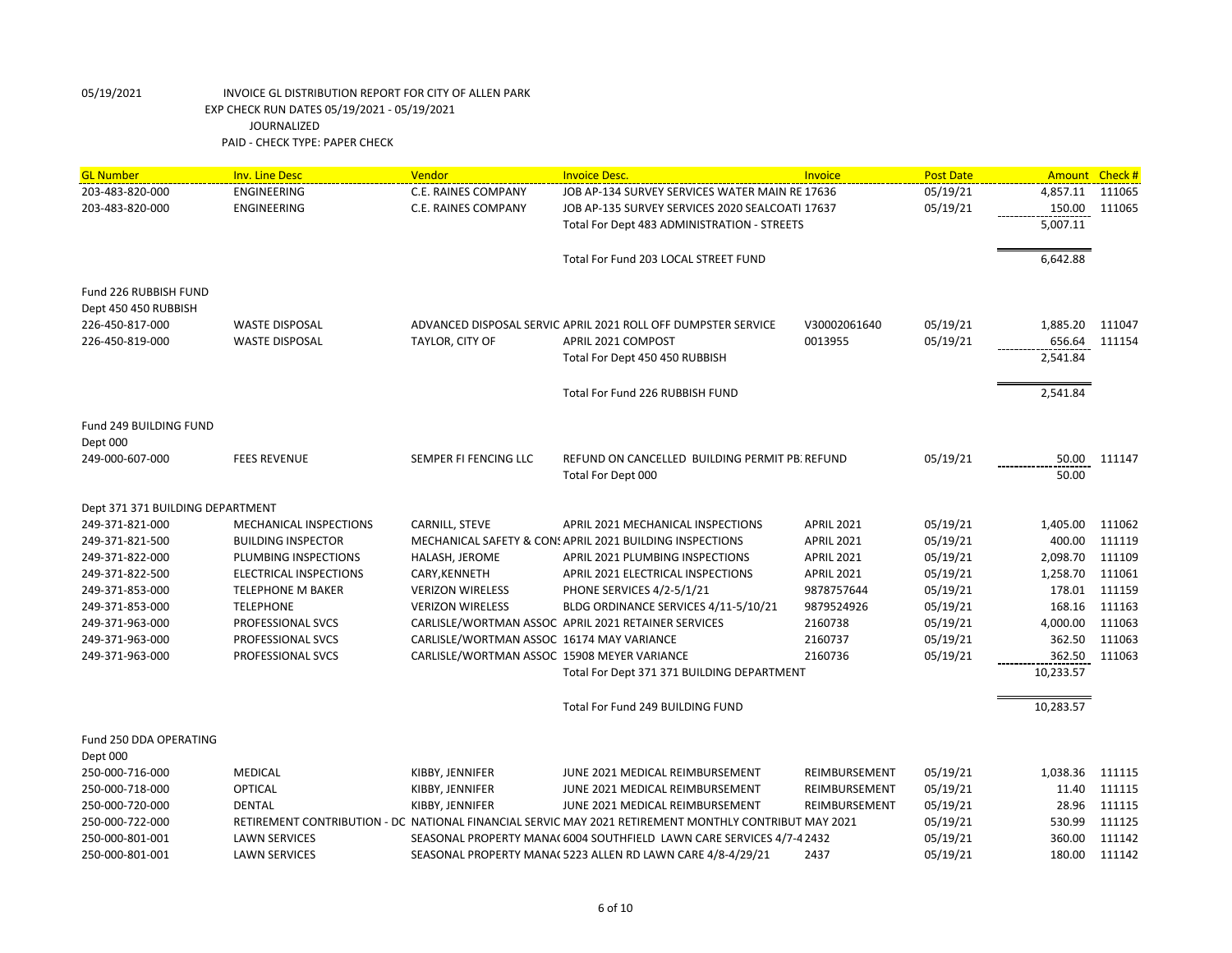| <b>GL Number</b>              | <b>Inv. Line Desc</b>                             | Vendor                                         | <b>Invoice Desc.</b>                                                 | Invoice          | <b>Post Date</b> | Amount Check # |        |
|-------------------------------|---------------------------------------------------|------------------------------------------------|----------------------------------------------------------------------|------------------|------------------|----------------|--------|
| 250-000-801-001               | <b>LAWN SERVICES</b>                              |                                                | SEASONAL PROPERTY MANA( BEATRICE PROJ LAWN CARE 4/7-4/28/21          | 2438             | 05/19/21         | 112.00         | 111142 |
| 250-000-801-001               | <b>LAWN SERVICES</b>                              |                                                | SEASONAL PROPERTY MANA( QUANDT ALLEY PROJ LAWN CARE 4/7-4/28/21 2440 |                  | 05/19/21         | 120.00         | 111142 |
| 250-000-801-001               | <b>LAWN SERVICES</b>                              |                                                | SEASONAL PROPERTY MANA( PARK AVE LAWN SERVICES 4/7-4/28/21           | 2439             | 05/19/21         | 108.00         | 111142 |
| 250-000-801-001               | <b>LAWN SERVICES</b>                              |                                                | SEASONAL PROPERTY MANA(17410 ECORSE RD LAWN CARE 4/8-4/29/21         | 2457             | 05/19/21         | 60.00          | 111142 |
| 250-000-920-000               | <b>UTILITIES</b>                                  | <b>DTE ENERGY</b>                              | 5951 N ALLEN RD SERVICES 4/6-5/4/21                                  | 910007536998 A   | 05/19/21         | 165.29         | 111089 |
| 250-000-920-000               | <b>UTILITIES</b>                                  | <b>DTE ENERGY</b>                              | 5301 ALLEN RD PARKING LOT LIGHTS 4/7-5/5/1910006782213 A             |                  | 05/19/21         | 78.06          | 111090 |
| 250-000-920-000               | <b>UTILITIES</b>                                  | <b>DTE ENERGY</b>                              | 6543 ALLEN RD SERVICES 4/6-5/4/21                                    | 910008199275 A   | 05/19/21         | 43.50          | 111091 |
| 250-000-920-000               | <b>UTILITIES</b>                                  | DTE ENERGY                                     | 17425 ECORSE RD PARKING LOT LIGHTS 4/13-5 910007536873 A             |                  | 05/19/21         | 60.78          | 111092 |
| 250-000-920-000               | <b>UTILITIES</b>                                  | DTE ENERGY                                     | 15500 BEATRICE PARKING LOT LIGHTS 4/6-5/4/910005331970 A             |                  | 05/19/21         | 142.37         | 111093 |
| 250-000-920-000               | <b>UTILITIES</b>                                  | DTE ENERGY                                     | 6543 ALLEN RD SERVICES 3/5-4/5/21                                    | 910021109236 A   | 05/19/21         | 99.26          | 111094 |
| 250-000-931-000               | <b>BUILDING MAINTENANCE</b>                       | <b>HADDIX ELECTRIC</b>                         | PARK AVE PARKING LOT POWER RESTORATION 10395                         |                  | 05/19/21         | 1,885.00       | 111108 |
| 250-000-960-000               | MARKETING/PROMOTIONS                              | COMMUNITY PUBLISIHG & M AP TODAY Q1 2021 DDA   |                                                                      | 9602             | 05/19/21         | 1,575.00       | 111071 |
| 250-000-960-000               | MARKETING/PROMOTIONS                              | <b>CONPOTO LLC</b>                             | MONTHLY SUBSCRIPTION FOR DOWNTOWN D(2543                             |                  | 05/19/21         | 149.00         | 111072 |
| 250-000-960-000               | MARKETING/PROMOTIONS                              | CRYSLER, SUSAN                                 | FARMERS MKT SET UP & BREAKDOWN 4/30-5/101                            |                  | 05/19/21         | 264.00         | 111080 |
| 250-000-962-000               | <b>MISCELLANEOUS</b>                              | CARLISLE/WORTMAN ASSOC APRIL 2021 TIF PLAN DDA |                                                                      | 2160601          | 05/19/21         | 1,315.00       | 111063 |
|                               |                                                   |                                                | Total For Dept 000                                                   |                  |                  | 8,326.97       |        |
|                               |                                                   |                                                |                                                                      |                  |                  |                |        |
|                               |                                                   |                                                | Total For Fund 250 DDA OPERATING                                     |                  |                  | 8,326.97       |        |
|                               |                                                   |                                                |                                                                      |                  |                  |                |        |
| Fund 271 LIBRARY              |                                                   |                                                |                                                                      |                  |                  |                |        |
| Dept 000                      |                                                   |                                                |                                                                      |                  |                  |                |        |
| 271-000-702-000               | P/T PERS. SERV.                                   | THE LIBRARY NETWORK                            | <b>ENCOMPASS EMP ASSISTANT PROG</b>                                  | 68065            | 05/19/21         | 288.00         | 111156 |
| 271-000-757-000               | <b>OPERATING SUPPLIES</b>                         | SWINEHART, BRANDI                              | REIMBURSEMENT FOR LIBRARY SUPPLIES                                   | REIMBURSEMENT    | 05/19/21         | 83.74          | 111153 |
| 271-000-827-000               | <b>LIBRARY SERVICES</b>                           | MIDWEST COLLABORATIVE LI LIBRO CURBSIDE PICKUP |                                                                      | 354344           | 05/19/21         | 214.65         | 111122 |
| 271-000-827-000               | <b>LIBRARY SERVICES</b>                           | MIDWEST COLLABORATIVE LI LIBRO CURBSIDE PICKUP |                                                                      | 354343           | 05/19/21         | 214.65         | 111122 |
| 271-000-828-000               | <b>MATERIALS</b>                                  | <b>BAKER &amp; TAYLOR</b>                      | <b>MATERIALS FOR LIBRARY</b>                                         | 2035938257       | 05/19/21         | 61.57          | 111053 |
| 271-000-828-000               | <b>MATERIALS</b>                                  | <b>BAKER &amp; TAYLOR</b>                      | <b>MATERIALS FOR LIBRARY</b>                                         | 2035937637       | 05/19/21         | 154.80         | 111053 |
| 271-000-920-000               | <b>UTILITIES</b>                                  | <b>ALLEN PARK WATER</b>                        | LIBRARY WATER SERVICES 01/01-04/01/21                                | 390-AL081-00 LIB | 05/19/21         | 183.68         | 111051 |
| 271-000-920-000               | UTILITIES-8100 ALLEN RD- BG-218. CONSTELLATION    |                                                | APRIL 2021 GAS SERVICES BG-218250                                    | 3194456          | 05/19/21         | 152.42         | 111073 |
| 271-000-920-000               | UTILITIES 8100 ALLEN RD                           | <b>DTE ENERGY</b>                              | ELECTRIC SERVICES 4/1/21-5/13/21                                     | 05192021         | 05/19/21         | 1,016.64       | 111095 |
| 271-000-931-000               | <b>BUILDING MAINTENANCE</b>                       |                                                | COVERALL NORTH AMERICA MAY 2021 LIBRARY CLEANING SERVICES            | 1340279046       | 05/19/21         | 995.00         | 111078 |
| 271-000-931-000               | <b>BUILDING MAINTENANCE</b>                       | RMG OUTDOOR SERVICES                           | APRIL 2021 LIBRARY LAWN SERVICES                                     | 52560            | 05/19/21         | 320.00         | 111140 |
|                               |                                                   |                                                | Total For Dept 000                                                   |                  |                  | 3,685.15       |        |
|                               |                                                   |                                                |                                                                      |                  |                  |                |        |
|                               |                                                   |                                                | <b>Total For Fund 271 LIBRARY</b>                                    |                  |                  | 3,685.15       |        |
|                               |                                                   |                                                |                                                                      |                  |                  |                |        |
| Fund 401 CAPITAL PROJECT FUND |                                                   |                                                |                                                                      |                  |                  |                |        |
| Dept 000                      |                                                   |                                                |                                                                      |                  |                  |                |        |
| 401-000-985-003               | CAPITAL OUTLAY - PUBLIC WORKS ALLIED INCORPORATED |                                                | DEL & INSTALL TWO ROTARY LIFTS                                       | 6016             | 05/19/21         | 39,238.00      | 111050 |
|                               |                                                   |                                                | Total For Dept 000                                                   |                  |                  | 39,238.00      |        |
|                               |                                                   |                                                |                                                                      |                  |                  |                |        |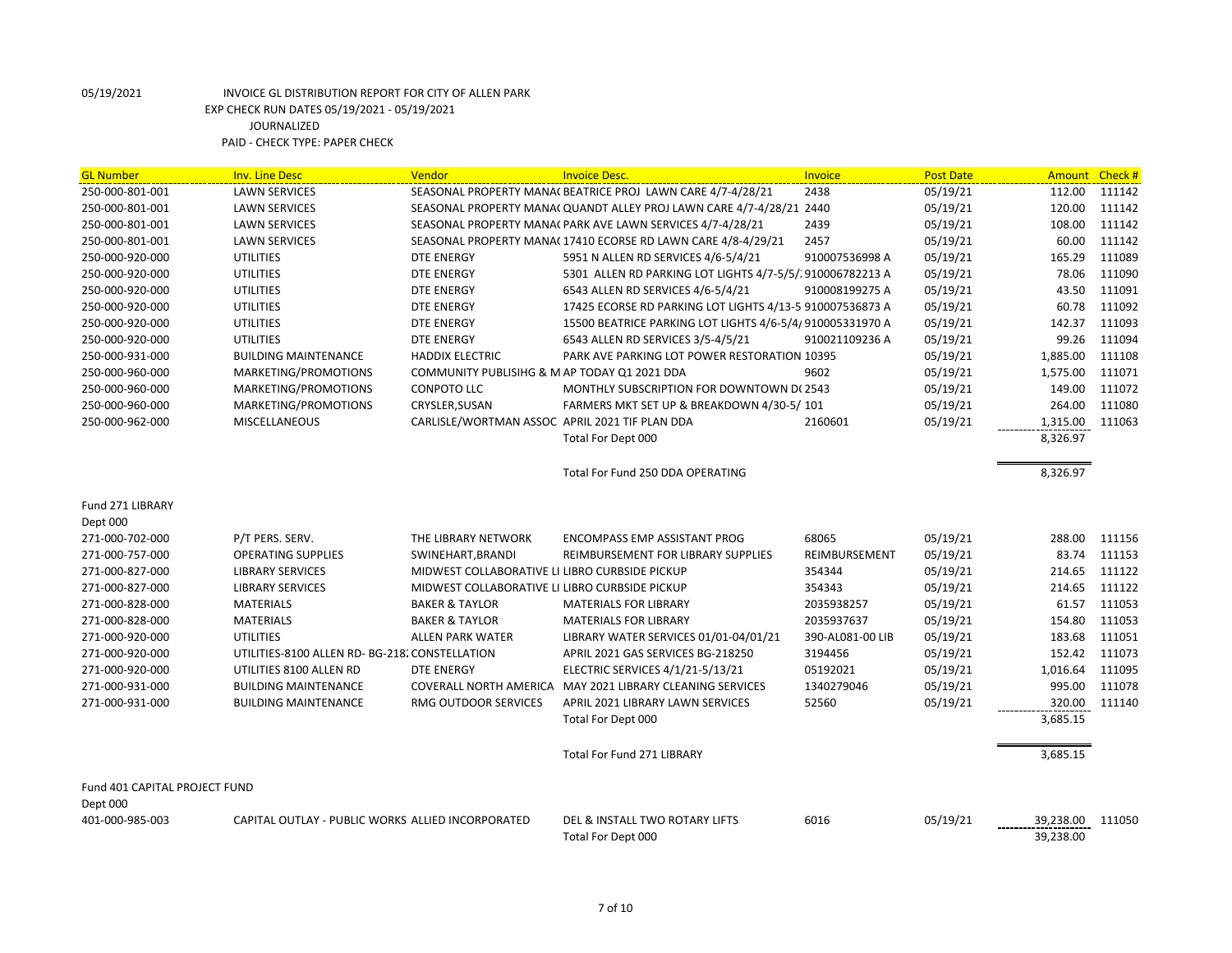| <b>GL Number</b>       | <b>Inv. Line Desc</b>                                                          | Vendor                                              | <b>Invoice Desc.</b>                                                                     | Invoice           | <b>Post Date</b> | Amount     | Check #      |
|------------------------|--------------------------------------------------------------------------------|-----------------------------------------------------|------------------------------------------------------------------------------------------|-------------------|------------------|------------|--------------|
|                        |                                                                                |                                                     | Total For Fund 401 CAPITAL PROJECT FUND                                                  |                   |                  | 39,238.00  |              |
|                        |                                                                                |                                                     |                                                                                          |                   |                  |            |              |
| Fund 592 WATER & SEWER |                                                                                |                                                     |                                                                                          |                   |                  |            |              |
| Dept 600 WATER         |                                                                                |                                                     |                                                                                          |                   |                  |            |              |
| 592-600-873-000        | <b>MAIN MAINTENANCE 5291</b>                                                   | <b>GREAT LAKES ACE HARDWAR APRIL 2021 PURCHASES</b> |                                                                                          | <b>APRIL 2021</b> | 05/19/21         | 7.58       | 111044       |
| 592-600-873-000        | <b>MAIN MAINTENANCE</b>                                                        | <b>CORE &amp; MAIN LP</b>                           | <b>CREDIT ON RET MDSE</b>                                                                | 0115808           | 05/19/21         | (84.15)    | 111075       |
| 592-600-873-000        | <b>MAIN MAINTENANCE</b>                                                        | <b>CORE &amp; MAIN LP</b>                           | <b>PARTS</b>                                                                             | N898676           | 05/19/21         | 265.68     | 111075       |
| 592-600-873-000        | <b>MAIN MAINTENANCE</b>                                                        | D & L GARDEN CENTER, INC. SUPPLIES WATER DEPT       |                                                                                          | 15033             | 05/19/21         | 60.00      | 111081       |
| 592-600-873-000        | <b>MAIN MAINTENANCE</b>                                                        | D & L GARDEN CENTER, INC. SUPPLIES WATER DEPT       |                                                                                          | 15049             | 05/19/21         | 90.00      | 111081       |
| 592-600-873-000        | <b>MAIN MAINTENANCE</b>                                                        | D & L GARDEN CENTER, INC. SUPPLIES WATER DEPT       |                                                                                          | 15062             | 05/19/21         | 60.00      | 111081       |
| 592-600-873-000        | <b>MAIN MAINTENANCE</b>                                                        | D & L GARDEN CENTER, INC. SUPPLIES WATER DEPT       |                                                                                          | 15151             | 05/19/21         | 90.00      | 111081       |
| 592-600-873-000        | <b>MAIN MAINTENANCE</b>                                                        |                                                     | D & L GARDEN CENTER, INC. SUPPLIES FOR WATER DEPT                                        | 15125             | 05/19/21         | 149.99     | 111081       |
| 592-600-873-000        | <b>MAIN MAINTENANCE</b>                                                        |                                                     | D & L GARDEN CENTER, INC. SUPPLIES FOR WATER DEPT                                        | 15186             | 05/19/21         | 90.00      | 111081       |
| 592-600-873-000        | <b>MAIN MAINTENANCE</b>                                                        | HURON SOD FARMS, INC.                               | <b>SUPPLIES</b>                                                                          | 6391              | 05/19/21         | 335.50     | 111110       |
| 592-600-873-000        | <b>MAIN MAINTENANCE</b>                                                        | HURON SOD FARMS, INC.                               | <b>SUPPLIES</b>                                                                          | 6387              | 05/19/21         | 262.00     | 111110       |
| 592-600-873-000        | <b>MAIN MAINTENANCE</b>                                                        | LOWE'S                                              | APRIL 2021 PURCHASES                                                                     | <b>APRIL 2021</b> | 05/19/21         | 347.03     | 111117       |
| 592-600-873-000        | <b>MAIN MAINTENANCE</b>                                                        | MICHIGAN BUSINESS & AUCT WATER SAMPLE               |                                                                                          | 113643            | 05/19/21         | 16.04      | 111135       |
| 592-600-939-000        | <b>VEHICLE MAINTENANCE</b>                                                     | <b>MICHIGAN CAT</b>                                 | RESEAL SWING CYLINDER                                                                    | SD12137117        | 05/19/21         | 4,147.43   | 111120       |
| 592-600-978-004        | <b>CROSS CONNECTION PROGRAM</b>                                                | HYDRO DESIGNS, INC.                                 | APRIL 2021 CROSS CONN INSPECTION RESIDEN 0061675-IN                                      |                   | 05/19/21         | 4,934.00   | 111111       |
| 592-600-978-004        | CROSS CONNECTION PROGRAM                                                       | HYDRO DESIGNS, INC.                                 | ARPIL 2021 CROSS CONN INSPECTIONS COMMI 0061935-IN                                       |                   | 05/19/21         | 1,500.00   | 111111       |
| 592-600-985-000        | CAPITAL OUTLAY                                                                 |                                                     | GV CEMENT CONTRACTING C JOB AP-134 PMT #6 WATER MAIN REPLACEMEI JOB AP-134               |                   | 05/19/21         | 87,763.85  | 111107       |
|                        |                                                                                |                                                     | Total For Dept 600 WATER                                                                 |                   |                  | 100,034.95 |              |
|                        |                                                                                |                                                     |                                                                                          |                   |                  |            |              |
| Dept 601 601 SEWER     |                                                                                |                                                     |                                                                                          |                   |                  |            |              |
| 592-601-678-005        | RUBBLE REMOVAL                                                                 | <b>CITY OF MOUNT CLEMENS</b>                        | SEPTIC/VACTOR SEWER CHG MANIFEST #0154(0028002247                                        |                   | 05/19/21         | 400.00     | 111068       |
| 592-601-745-200        | PAVEMENT REPAIRS                                                               | SAVONE CEMENT, INC.                                 | <b>CONCRETE PAVEMENT WATER UTILITY</b>                                                   | 10317-711         | 05/19/21         | 14,685.00  | 111141       |
| 592-601-745-300        | STORM/CB MAINTENANCE                                                           | DIX BLOCK & SUPPLY CO.                              | <b>SUPPLIES</b>                                                                          | 154115            | 05/19/21         | 598.14     | 111087       |
| 592-601-745-300        | STORM/CB MAINTENANCE                                                           | SAVONE CEMENT, INC.                                 | <b>CONCRETE PAVEMENT STORM UTILITY</b>                                                   | 10317-712         | 05/19/21         | 52,400.20  | 111141       |
| 592-601-757-000        | <b>OPERATING SUPPLIES</b>                                                      | <b>SMART BILL</b>                                   | MAY 2021 WATER BILLS & SUPPLIES                                                          | 50067-S           | 05/19/21         | 1,927.21   | 111150       |
| 592-601-757-000        | <b>OPERATING SUPPLIES</b>                                                      | <b>SMART BILL</b>                                   | <b>WATER DEPT SUPPLIES</b>                                                               | 50328-F           | 05/19/21         | 2,852.00   | 111150       |
| 592-601-907-300        | <b>EXCESS FLOW- WAYNE COUNTY</b>                                               | <b>DUWA</b>                                         | MAY 2021 FIXED EXCESS FLOW CHARGE                                                        | 0000301415        | 05/19/21         | 71,984.00  | 111099       |
| 592-601-920-000        | UTILITIES 997 ENTERPRISE                                                       | <b>DTE ENERGY</b>                                   | ELECTRIC SERVICES 4/1/21-5/13/21                                                         | 05192021          | 05/19/21         | 10,784.71  | 111095       |
| 592-601-921-000        | OFFICE SUPPLIES                                                                | LOWE'S                                              | APRIL 2021 PURCHASES                                                                     | <b>APRIL 2021</b> | 05/19/21         | 905.35     | 111117       |
| 592-601-927-050        | SEWAGE DISPOSAL-GLWA                                                           |                                                     | GREAT LAKES WATER AUTHO APRIL 2021 SEWAGE CHARGES                                        | APRILSEWAGE       | 05/19/21         | 72,200.00  | 111085       |
| 592-601-939-100        | <b>VEHICLE MAINTENANCE</b>                                                     | THE SAFETY COMPANY LLC PRTS                         |                                                                                          | IN211815          | 05/19/21         | 803.80     | 111124       |
| 592-601-940-500        |                                                                                |                                                     | FAIRLANE/INDEPNCE MKT STATIOI SECURITY CENTRAL PROTECTI MAY 2021 FAIRLANE GREEN SECURITY | 6564615           | 05/19/21         | 39.95      | 111143       |
| 592-601-940-500        | FAIRLANE/INDEPNCE MKT STATIOI WOLVERINE POWER SYSTEM! SVC JOB 0664395 LOW TEMP |                                                     |                                                                                          | 0207599-IN        | 05/19/21         | 178.35     | 111169       |
|                        |                                                                                |                                                     | Total For Dept 601 601 SEWER                                                             |                   |                  | 229,758.71 |              |
| Dept 603 603 BASIN     |                                                                                |                                                     |                                                                                          |                   |                  |            |              |
| 592-603-757-000        | <b>OPERATING SUPPLIES 5303</b>                                                 | <b>GREAT LAKES ACE HARDWAR APRIL 2021 PURCHASES</b> |                                                                                          | <b>APRIL 2021</b> | 05/19/21         |            | 34.88 111044 |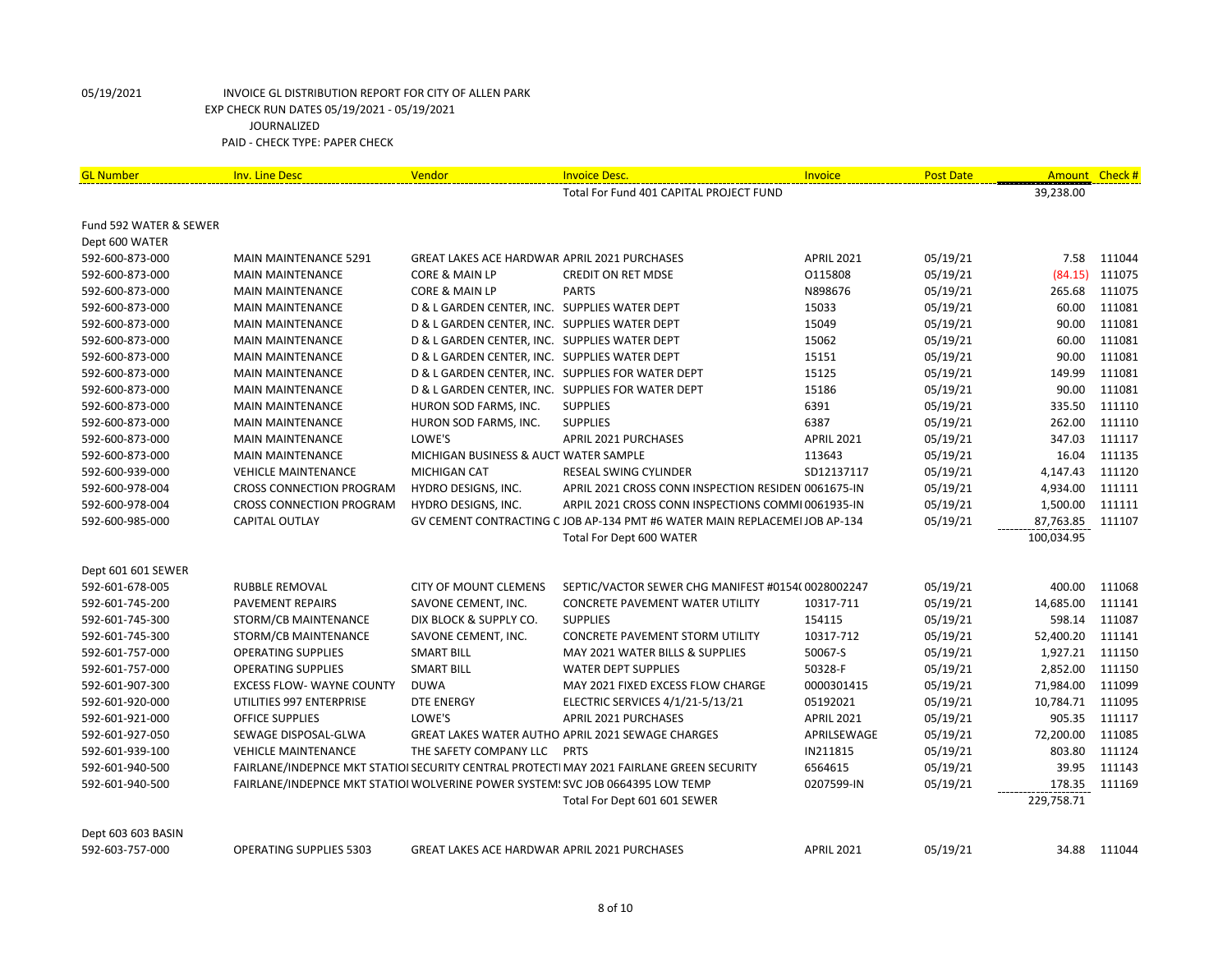| <b>GL Number</b><br><b>Inv. Line Desc</b><br>Vendor<br><b>Invoice Desc.</b><br>Invoice<br><b>Post Date</b>                                           | Amount Check # |        |
|------------------------------------------------------------------------------------------------------------------------------------------------------|----------------|--------|
| 592-603-853-000<br><b>TELEPHONE- TOM MURRAY</b><br><b>VERIZON WIRELESS</b><br>PHONE SERVICES 4/2-5/1/21<br>9878757644<br>05/19/21                    | 472.60         | 111159 |
| 592-603-853-000<br><b>TELEPHONE</b><br><b>VERIZON WIRELESS</b><br>PUMP STN SERVICES 4/11-5/10/21<br>9879437847<br>05/19/21                           | 253.60         | 111164 |
| 592-603-920-000<br>APRIL 2021 GAS SERVICES BG-218252<br>05/19/21<br>UTILITIES-14500 MORAN BG-2182! CONSTELLATION<br>3194455                          | 176.71         | 111073 |
| 592-603-920-000<br>UTILITIES-14500 MORAN APT#2-BI CONSTELLATION<br>APRIL 2021 GAS SERVICES BG-218251<br>3194452<br>05/19/21                          | 0.00           | 111073 |
| 05/19/21<br>592-603-920-000<br>UTILITIES 1840 DIX RD<br><b>DTE ENERGY</b><br>ELECTRIC SERVICES 4/1/21-5/13/21<br>05192021                            | 4,760.61       | 111095 |
| 592-603-931-000<br><b>GREAT LAKES ACE HARDWAR APRIL 2021 PURCHASES</b><br>05/19/21<br><b>BUILDING MAINTENANCE 5324</b><br><b>APRIL 2021</b>          | 26.37          | 111044 |
| <b>BUILDING MAINTENANCE</b><br>LOWE'S<br><b>APRIL 2021 PURCHASES</b><br>05/19/21<br>592-603-931-000<br><b>APRIL 2021</b>                             | 146.55         | 111117 |
| EQUIPMENT MAINTENANCE 5329 GREAT LAKES ACE HARDWAR APRIL 2021 PURCHASES<br>592-603-934-000<br><b>APRIL 2021</b><br>05/19/21                          | 38.31          | 111044 |
| 592-603-934-000<br><b>EQUIPMENT MAINTENANCE</b><br><b>HADDIX ELECTRIC</b><br>LABOR & MATERIAL EMER CALL SERVICES AT B <sub>1</sub> 10403<br>05/19/21 | 2,475.00       | 111108 |
| Total For Dept 603 603 BASIN                                                                                                                         | 8,384.63       |        |
| Dept 604 ADMINISTRATION/DEBT                                                                                                                         |                |        |
| 592-604-722-100<br>RETIREMENT CONTRIBUTION - DB PNC BANK NATIONAL ASSOC-MAY 2021 MONTHLY PENSION PMT<br>MAY 2021<br>05/19/21                         | 14,794.00      | 111134 |
| 05/19/21<br>592-604-820-000<br><b>ENGINEERING</b><br><b>BUCCILLI GROUP, LLC</b><br>INSPECTION SERVICES UILITY REPAIRS 4/26/21 4476                   | 432.00         | 111058 |
| <b>ENGINEERING</b><br>17629<br>05/19/21<br>592-604-820-000<br><b>C.E. RAINES COMPANY</b><br>SURVEY SERVICES NPDES MS4 PERMIT                         | 250.00         | 111065 |
| 05/19/21<br>592-604-820-000<br>ENGINEERING<br>C.E. RAINES COMPANY<br>JOB AP-63 SURVEY SERVICES 2018 RD PAVEMEI 17631                                 | 800.00         | 111065 |
| 592-604-820-000<br>ENGINEERING<br>C.E. RAINES COMPANY<br>JOB AP-123 SURVEY SERVICES LAURENCE ST LIF 17634<br>05/19/21                                | 3,177.50       | 111065 |
| 17633<br>05/19/21<br>592-604-820-000<br><b>ENGINEERING</b><br>C.E. RAINES COMPANY<br>JOB AP-98 SURVEY SERVICES DPW YARD                              | 2,433.50       | 111065 |
| 592-604-820-000<br>C.E. RAINES COMPANY<br>JOB AP-150 SURVEY SERVICES WATER RELOCAT 17638<br>05/19/21<br>ENGINEERING                                  | 451.00         | 111065 |
| 592-604-820-000<br>ENGINEERING<br>C.E. RAINES COMPANY<br>JOB AP-156 SURVEY SERVICES SANITARY DIST 2 17639<br>05/19/21                                | 458.00         | 111065 |
| JOB AP-163 SURVEY SERVICES 2021-2026 CIPP   17641<br>05/19/21<br>592-604-820-000<br>ENGINEERING<br>C.E. RAINES COMPANY                               | 2,858.00       | 111065 |
| Total For Dept 604 ADMINISTRATION/DEBT                                                                                                               | 25,654.00      |        |
| Total For Fund 592 WATER & SEWER                                                                                                                     | 363,832.29     |        |
| Fund 701 TRUST AND AGENCY                                                                                                                            |                |        |
| Dept 000                                                                                                                                             |                |        |
| 701-000-240-000<br>THE GUIDANCE CENTER<br>05/19/21<br><b>BLOCK GRANT REHAB. ESCROW</b><br>SERVICES FOR LOW INCOME RESIDENTS OF AP CONT#21-01-05      | 5,000.00       | 111155 |
| 701-000-240-000<br><b>BLOCK GRANT REHAB. ESCROW</b><br>WAYNE COUNTY REGISTER OF RECORDING FEE FOR DISCHARGE OF LIEN 1474 14741 DASHER<br>05/19/21    | 15.00          | 111168 |
| 701-000-241-000<br><b>HISTORICAL MUSEUM ESCROW</b><br><b>DEPENDABLE DOOR</b><br>NEW GARAGE DOOR WITH OPENER AT HISTOR 11054<br>05/19/21              | 2,290.00       | 111084 |
| 05/19/21<br>701-000-241-000<br>HISTORICAL MUSEUM ESCROW<br><b>KEY AWARDS</b><br>FUNDRAISER FOR HISTORICAL MUSEUM<br>6247A                            | 1,500.00       | 111114 |
| 701-000-242-000<br>CITY FESTIVITIES ESCROW<br>05/19/21<br>SHARON'S CREATION-SHAROI REFUND ON JURY'S FEE/2020 ST FAIR #1990284 REFUND                 | 355.00         | 111148 |
| Total For Dept 000                                                                                                                                   | 9,160.00       |        |
| Total For Fund 701 TRUST AND AGENCY                                                                                                                  | 9,160.00       |        |
| Fund Totals:                                                                                                                                         |                |        |
| Fund 101 GENERAL FUND                                                                                                                                | 489,273.23     |        |
| Fund 202 MAJOR STREET FUND                                                                                                                           | 53,489.76      |        |
| Fund 203 LOCAL STREET FUND                                                                                                                           | 6,642.88       |        |